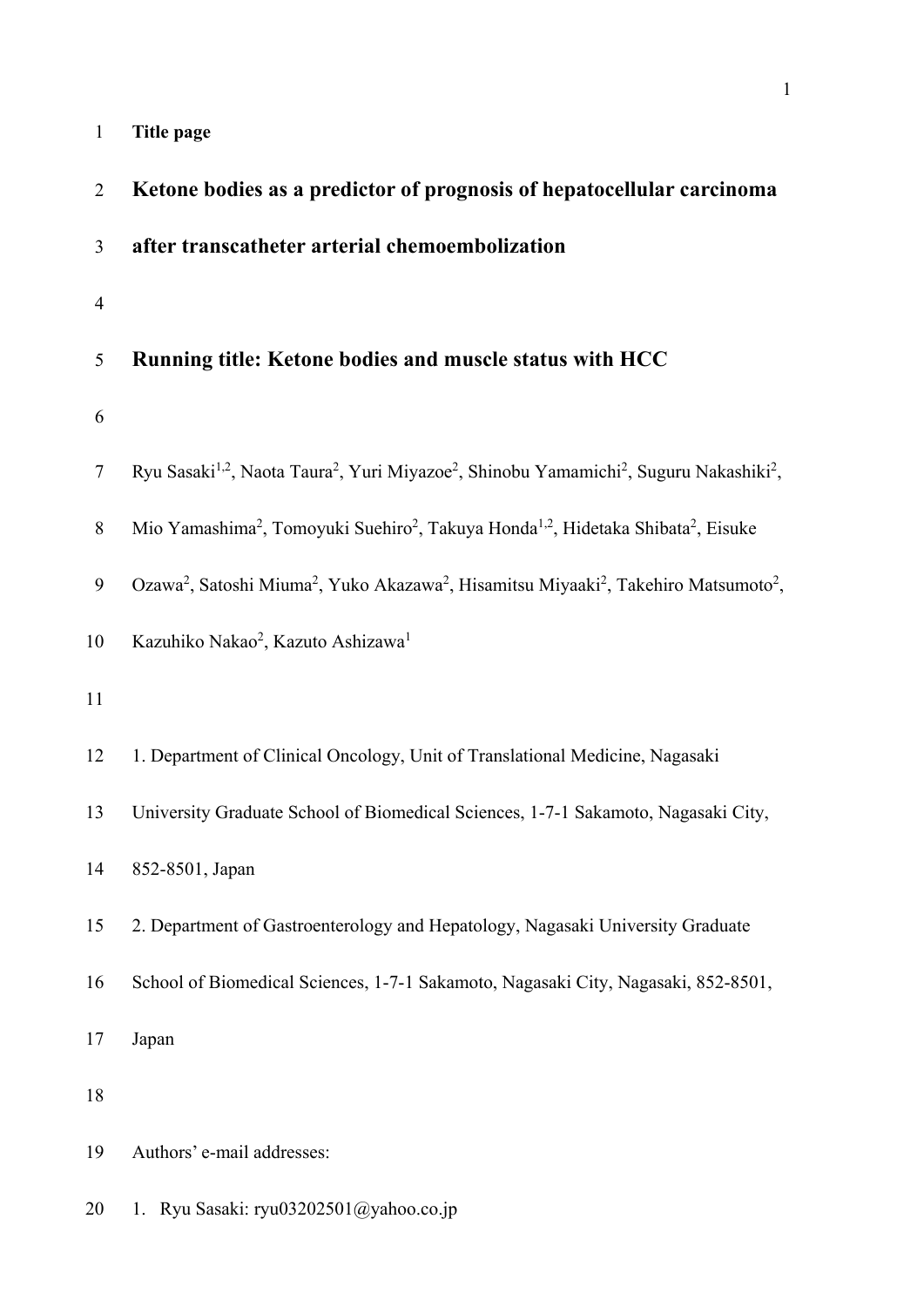| 21 | 2. Naota Taura:ntaura-g@nagasaki-u.ac.jp                                           |
|----|------------------------------------------------------------------------------------|
| 22 | 3. Yuri Miyazoe: yurieast10@hotmail.com                                            |
| 23 | 4. Shinobu Yamamichi: bwspn147@yahoo.co.jp                                         |
| 24 | 5. Suguru Nakashiki: reoreo627@yahoo.co.jp                                         |
| 25 | 6. Mio Yamashima: mamio5612@gmail.com                                              |
| 26 | 7. Tomoyuki Suehiro:chuntomo0902@gmail.com                                         |
| 27 | 8. Takuya Honda:mr.takuya@gmail.com                                                |
| 28 | 9. Hidetaka Shibata:shibatahidetaka@gmail.com                                      |
| 29 | 10. Eisuke Ozawa: eisukeozawa@nifty.com                                            |
| 30 | 11. Satoshi Miuma: miuma1002@gmail.com                                             |
| 31 | 12. Yuko Akazawa:akazaway@nagasaki-u.ac.jp                                         |
| 32 | 13. Hisamitsu Miyaaki: miyaaki-hi@umin.ac.jp                                       |
| 33 | 14. Takehiro Matsumoto: tmatsumo@nagasaki-u.ac.jp                                  |
| 34 | 15. Kazuhiko Nakao: kazuhiko@nagasaki-u.ac.jp                                      |
| 35 | 16. Kazuto Ashizawa: ashi@nagasaki-u.ac.jp                                         |
| 36 |                                                                                    |
| 37 | <b>Correspondence to:</b>                                                          |
| 38 | Ryu Sasaki                                                                         |
| 39 | Department of Gastroenterology and Hepatology, Nagasaki University Graduate School |

40 of Biomedical Sciences, 1-7-1 Sakamoto, Nagasaki City, Nagasaki, 852-8501, Japan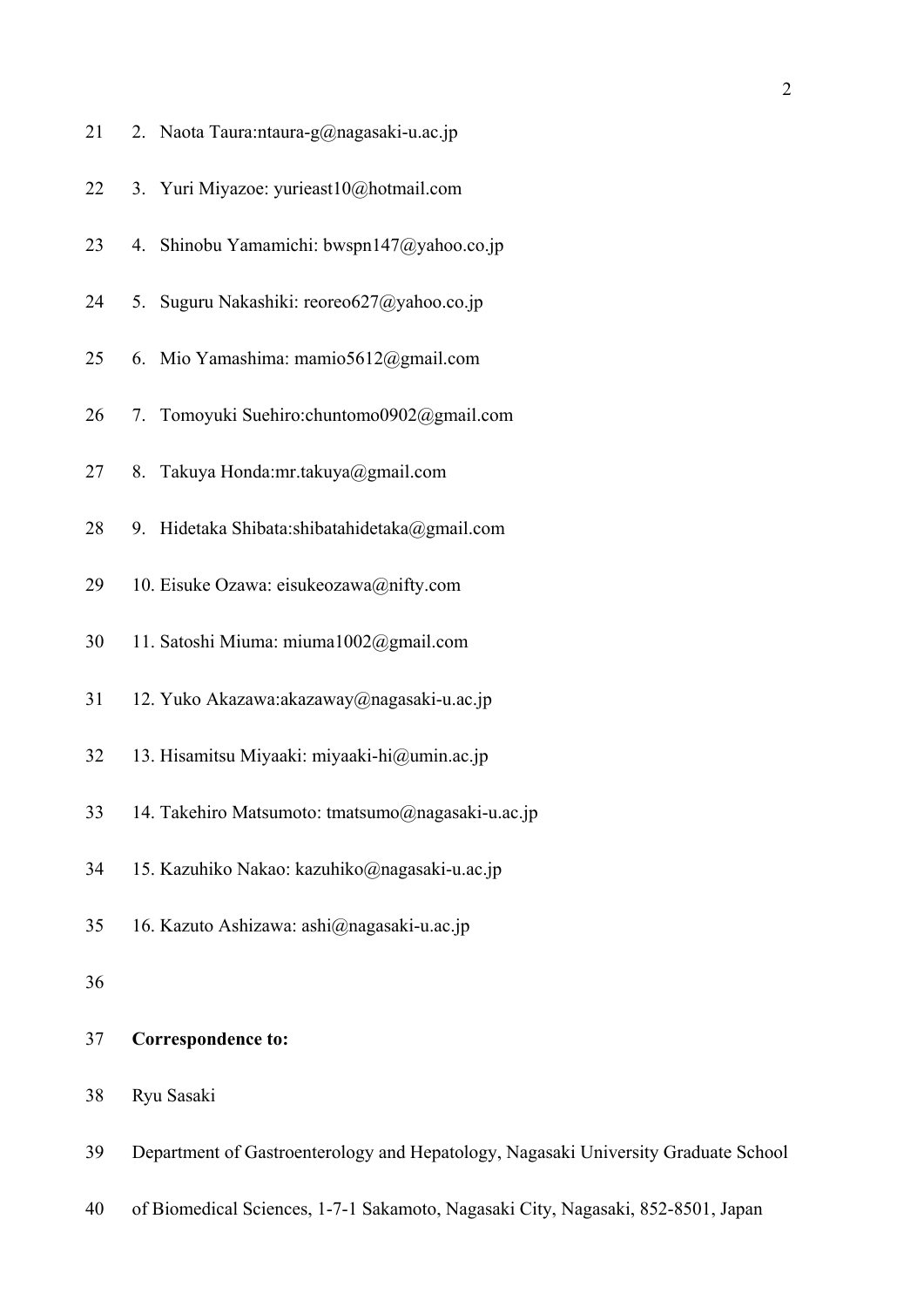| 41 | Telephone: +81-958-19-7481 |  |  |  |
|----|----------------------------|--|--|--|
|----|----------------------------|--|--|--|

| 42 | Fax: $+81-958-19-7482$ |
|----|------------------------|
|    |                        |

- 43 E-mail: ryu03202501@yahoo.co.jp
- 44

#### 45 **Author contributions**:

|  |  | 46 Conception and design of the study: Ryu Sasaki, Naota Taura, and Kazuhiko Nakao |  |
|--|--|------------------------------------------------------------------------------------|--|
|  |  |                                                                                    |  |

- 47 Generation, collection, assembly, analysis and/or interpretation of data: Ryu Sasaki,
- 48 Naota Taura, Yuri Miyazoe, Shinobu Yamamichi, Suguru Nakashiki, Mio Yamashima,
- 49 Tomoyuki Suehiro, Takuya Honda, Hidetaka Shibata, Eisuke Ozawa, Satoshi Miuma,
- 50 Yuko Akazawa, Hisamitsu Miyaaki, Takehiro Matsumoto, and Kazuhiko Nakao
- 51 Drafting or revision of the manuscript: Ryu Sasaki, Naota Taura, Yuko Akazawa,
- 52 Kazuhiko Nakao, and Kazuto Ashizawa
- 53 Approval of the final version of the manuscript: Ryu Sasaki, Naota Taura, Kazuhiko
- 54 Nakao, and Kazuto Ashizawa
- 55
- 56 **Total word count: 4747 words**
- 57 **Total number of tables: 4**
- 58 **Total number of figures: 4**
- 59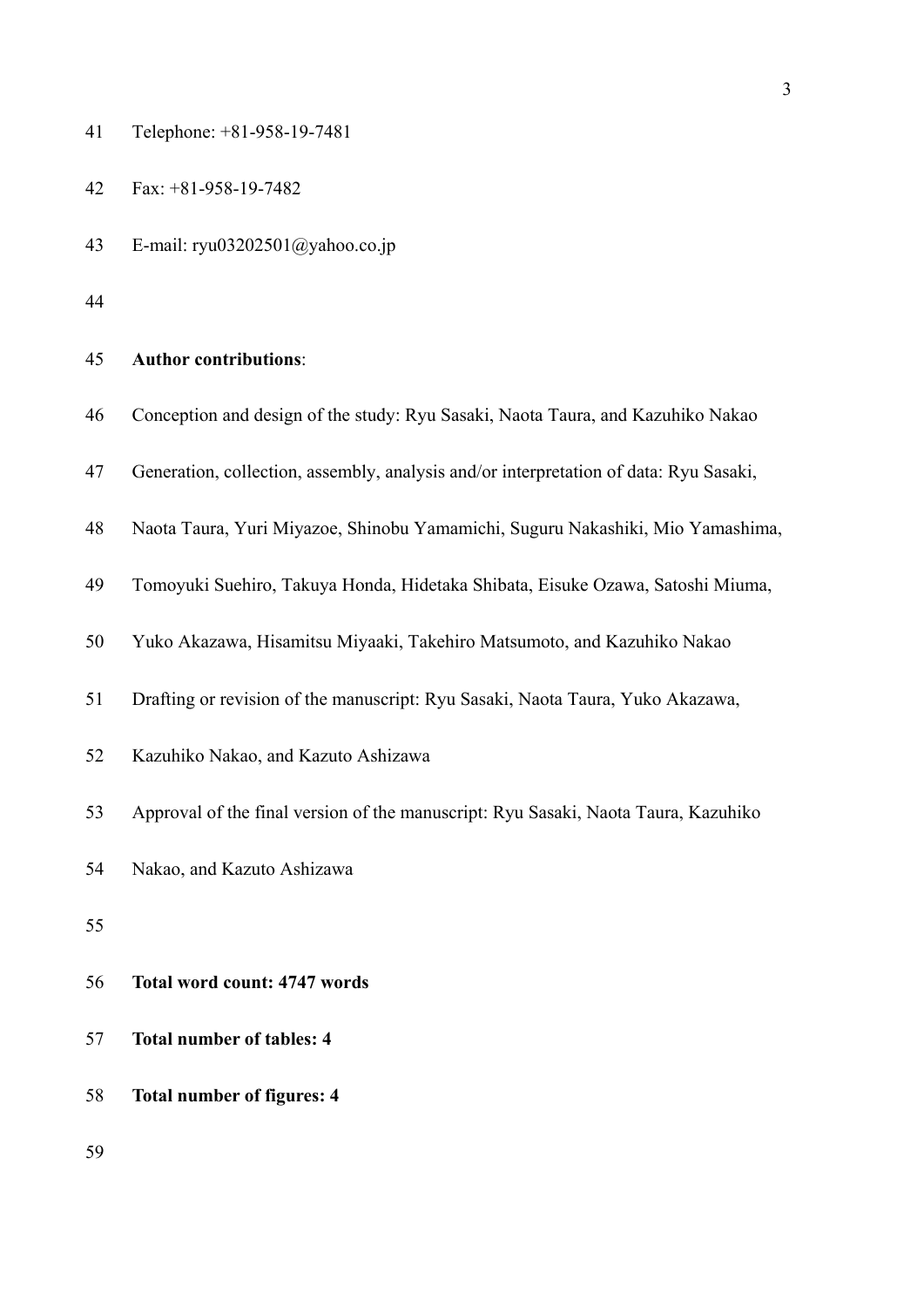| 60 | Funding: This research did not receive any specific grant from funding agencies in the |
|----|----------------------------------------------------------------------------------------|
| 61 | public, commercial, or not-for-profit sectors.                                         |
| 62 |                                                                                        |
| 63 | <b>Conflicts of interest: None.</b>                                                    |
| 64 |                                                                                        |
| 65 | Abbreviations: HCC, hepatocellular carcinoma; 3-OHB, 3-hydroxybutyrate; AcAc,          |
| 66 | acetoacetate; TACE, transcatheter arterial chemoembolization; CT, computed             |
| 67 | tomography; MRI, magnetic resonance imaging; TKBR, total ketone body ratio; PMI,       |
| 68 | psoas muscle mass index; IMAC, intramuscular adipose tissue content; c-TACE,           |
| 69 | conventional TACE; DEB-TACE, drug-eluting bead TACE; BCLC stage, Barcelona             |
| 70 | Clinic liver cancer stage                                                              |
| 71 |                                                                                        |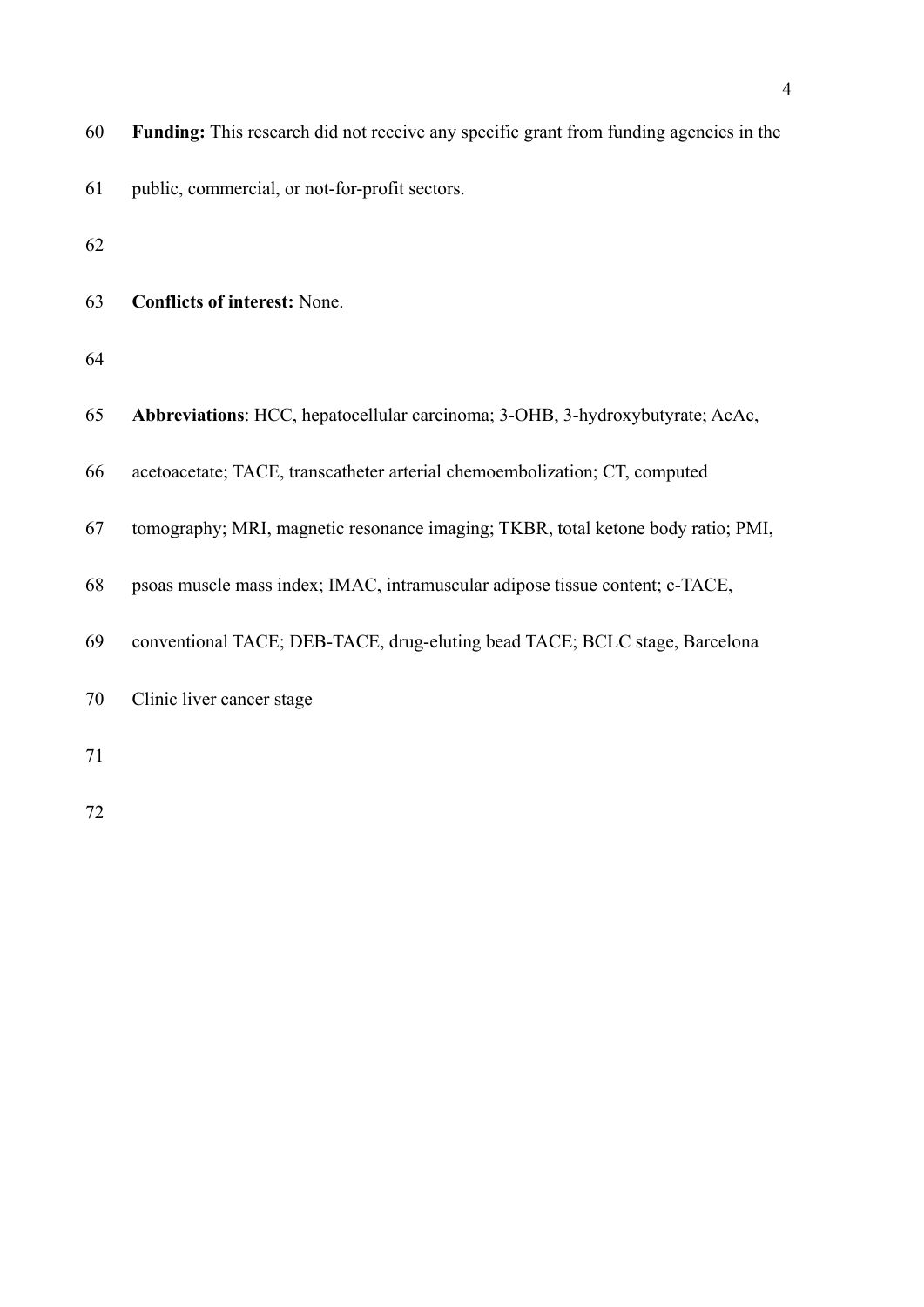| 74 | <b>OBJECTIVE:</b> Arterial ketone bodies, which reflect liver function, have been            |
|----|----------------------------------------------------------------------------------------------|
| 75 | investigated. However, the relationship between venous ketone bodies and                     |
| 76 | hepatocellular carcinoma (HCC) is unclear. We investigated whether prognosis of              |
| 77 | patients with HCC after transcatheter arterial chemoembolization (TACE) was                  |
| 78 | associated with venous blood ketone bodies.                                                  |
| 79 | <b>RESEARCH METHODS &amp; PROCEDURES:</b> Sixty-eight patients with HCC who                  |
| 80 | underwent TACE were recruited for this study. The venous blood ketone body levels            |
| 81 | were measured 1 day before (pre-treatment) and 7 days after TACE (post-treatment).           |
| 82 | Skeletal muscle quality was evaluated using the intramuscular adipose tissue content         |
| 83 | (IMAC).                                                                                      |
| 84 | <b>RESULTS</b> : Of the 68 patients, 43 (63.2%) were male with median age of 73.0 years,     |
| 85 | and the IMAC was -0.274 (range -0.82 to 0.24). The median ketone body levels pre-            |
| 86 | and post-treatment were $63.0 \mu$ mol/L (13-310) and $48.0 \mu$ mol/L(8-896), respectively. |
| 87 | The cumulative survival rate of patients with total ketone body ratio ([TKBR]:               |
| 88 | post-treatment/pre-treatment total ketone bodies)<1 was 86.6%. The rate with TKBR≥1          |
| 89 | was 59.0% at 300 days ( $P<0.05$ ). Cox regression analysis identified the TKBR (1≥,         |
| 90 | hazard ratio: 2.954, 95% confidence interval [CI]: 1.040-8.390, $P=0.030$ ) that             |
| 91 | independently and significantly predicted the patients' prognoses. Logistic regression       |
| 92 | analysis revealed the IMAC (>-0.2745, odds ratio: 3.958, 95%CI: 1.137-13.779,                |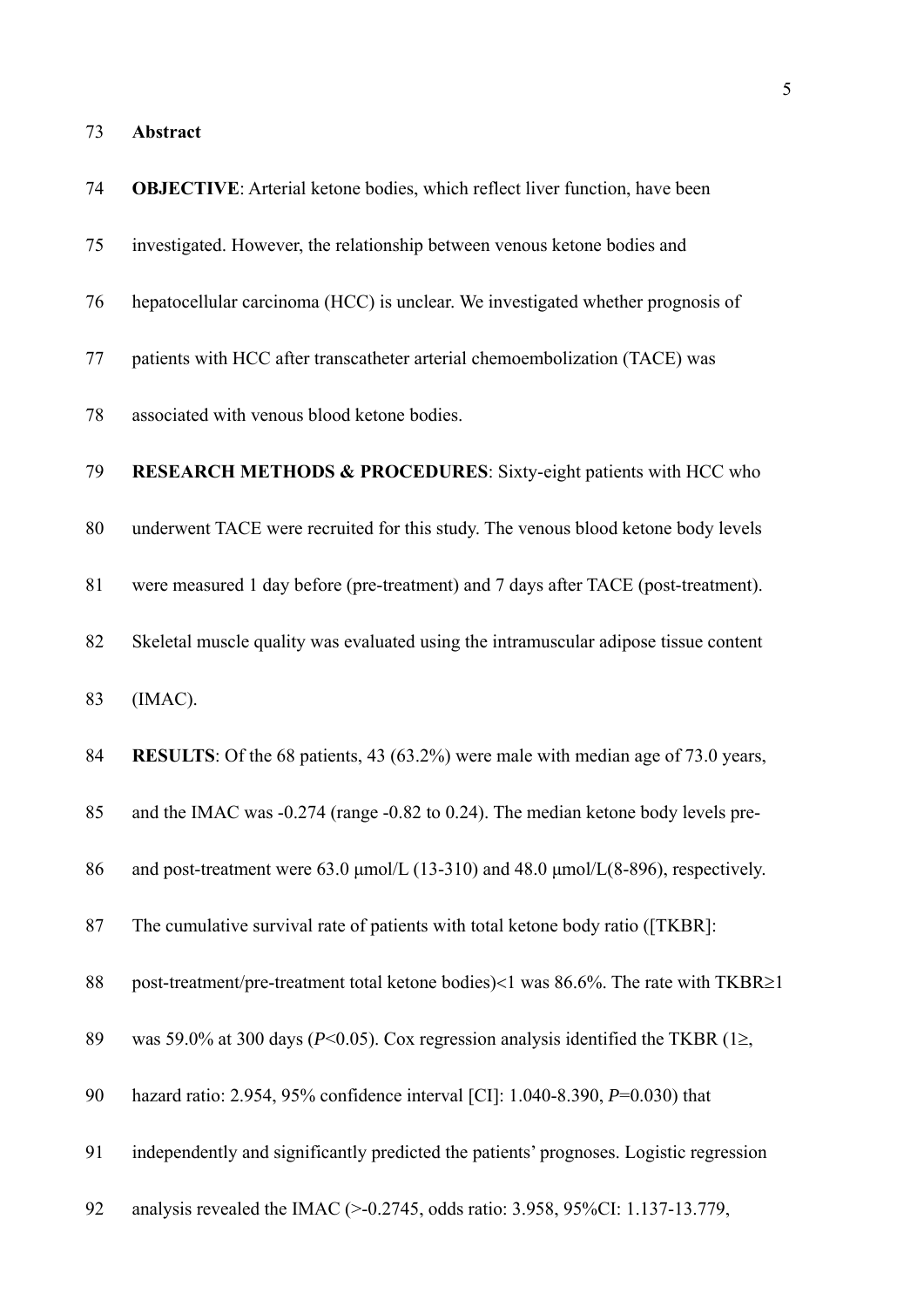| 93  | $P=0.031$ ) that predicted TKBR. TKBR and IMAC were positively correlated (rS=0.358,     |
|-----|------------------------------------------------------------------------------------------|
| 94  | $P=0.003$ ).                                                                             |
| 95  | <b>CONCLUSIONS:</b> The changes in the venous ketone body were associated with the       |
| 96  | muscle status and predicted the prognosis of patients with HCC who underwent TACE.       |
| 97  | The venous ketone bodies could be a new predictor of the prognosis of HCC patients       |
| 98  | after TACE.                                                                              |
| 99  |                                                                                          |
| 100 | Key words: intramuscular adipose tissue content, skeletal muscle quality, liver disease, |
| 101 | cirrhosis, cancer                                                                        |
| 102 |                                                                                          |
| 103 | <b>Highlights:</b>                                                                       |
| 104 | Venous ketone bodies in HCC patients are useful to predict skeletal muscle               |
| 105 | quality.                                                                                 |
| 106 | Increase of venous ketone bodies is negatively correlated with survival.                 |
| 107 | Venous ketone bodies could be a predictor of HCC patients' prognosis after               |
| 108 | TACE.                                                                                    |
| 109 |                                                                                          |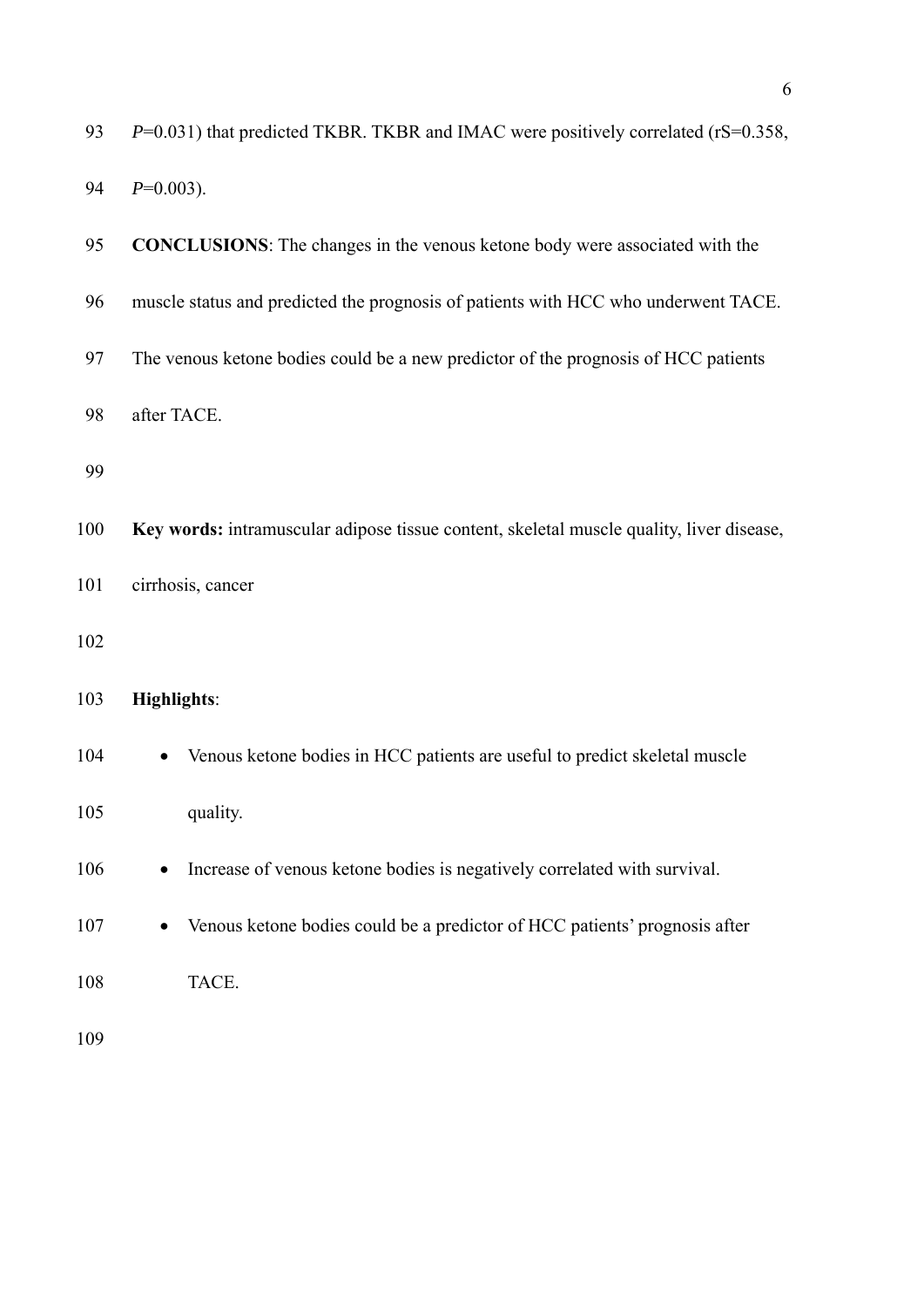## <sup>110</sup>**INTRODUCTION**

111 Hepatocellular carcinoma (HCC) is the third most common cause of cancer-related 112 deaths globally [1, 2]. Patients with HCC are at an increased risk of being malnourished, 113 and most HCCs develop due to chronic liver diseases and cirrhosis. Malnutrition is a 114 common finding in patients with cancer and cirrhosis [3, 4]. Moreover, sarcopenia is the 115 major component of malnutrition, and it is a frequent complication in patients with 116 chronic liver disease or cirrhosis [4-6]. Nutritional assessment of patients with chronic 117 liver disease or cirrhosis is essential, because malnutrition is an independent predictor of 118 mortality and complications [7-11]. However, there is no simple marker to assess 119 nutrition or sarcopenia in HCC patients with chronic liver disease or cirrhosis. 120 121 Ketone bodies are composed of three molecules: 3-hydroxybutyrate (3-OHB), 122 acetoacetate (AcAc), and acetone, which are produced from fatty acids in the liver. 123 Ketone bodies play an important role in survival during starvation and provide a source 124 of energy to the tissues in the brain, heart, muscle, and kidney in patients with glucose 125 insufficiency [12]. 126 127 Previous studies have shown the relationship between hepatic reserve function and

128 arterial ketone bodies during liver surgery or transcatheter arterial chemoembolization

129 (TACE) [13-17]. However, no studies have focused on venous ketone bodies, nutrition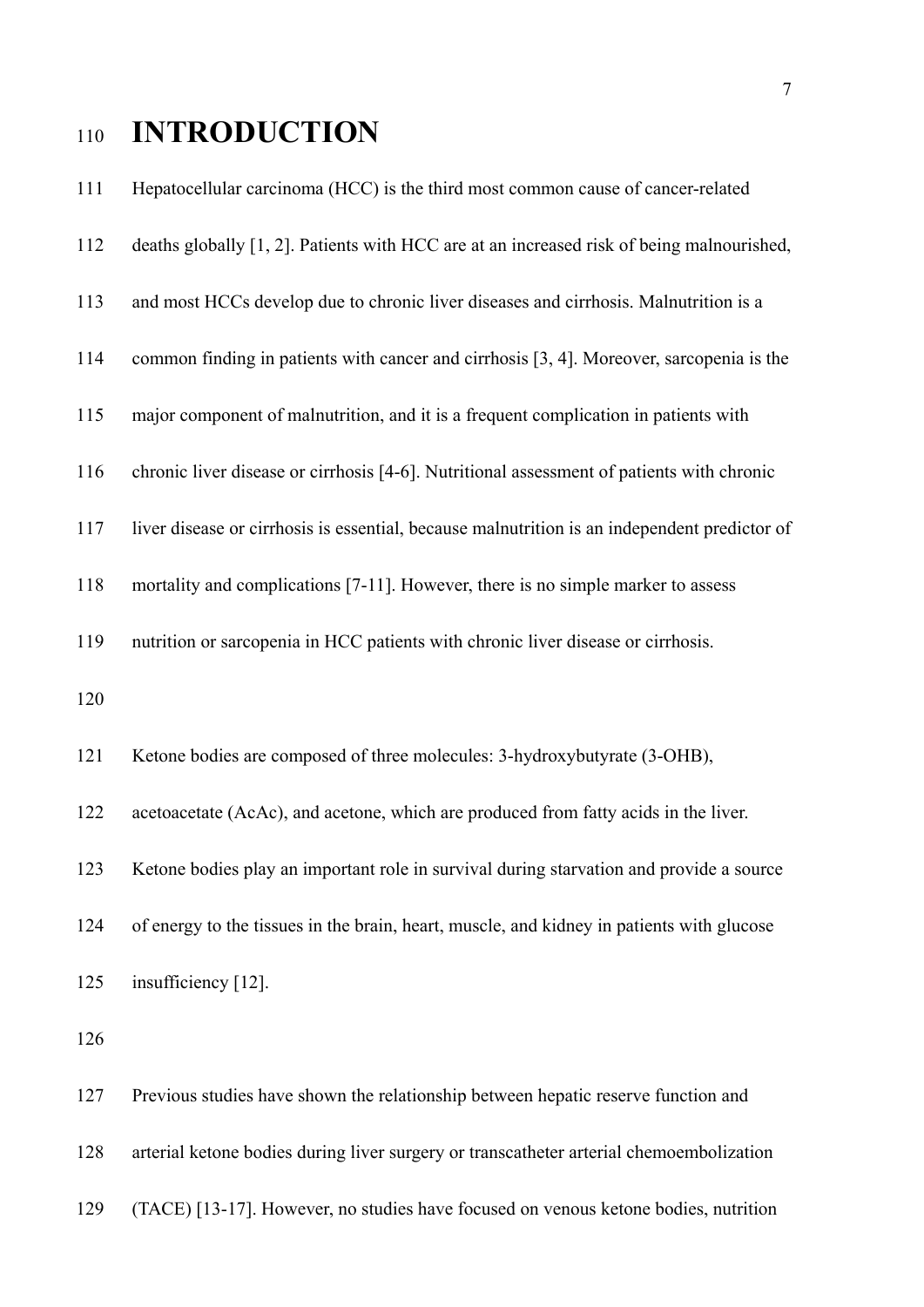| 130 | status, and skeletal muscle status in patients with chronic liver disease, cirrhosis, or     |
|-----|----------------------------------------------------------------------------------------------|
| 131 | HCC. In this report, we utilized venous ketone bodies to assess the nutrition and skeletal   |
| 132 | muscle status, as well as predict the prognosis of patients with HCC who underwent           |
| 133 | TACE.                                                                                        |
| 134 |                                                                                              |
| 135 | <b>METHODS</b>                                                                               |
| 136 | <b>Patients</b>                                                                              |
| 137 | Between June 2014 and May 2015, 133 consecutive HCC patients who underwent                   |
| 138 | TACE at our institution were enrolled in this retrospective study. HCC was diagnosed         |
| 139 | based on the positive results of typical vascular patterns, revealed by either               |
| 140 | contrast-enhanced computed tomography (CT), contrast-enhanced magnetic resonance             |
| 141 | imaging (MRI), or angiography. Otherwise, the pathological diagnosis was made via a          |
| 142 | fine-needle biopsy of space-occupying lesions that were detected in the liver.               |
| 143 |                                                                                              |
| 144 | The exclusion criteria for this study were (1) a shorter follow-up period ( $\leq$ 2 months) |
| 145 | after TACE treatment, (2) absence of properly examined samples or insufficient archival      |
| 146 | material, and (3) no HCC definite diagnosis. After the exclusion criteria were applied,      |
| 147 | data on 68 patients who underwent TACE were analysed retrospectively.                        |
|     |                                                                                              |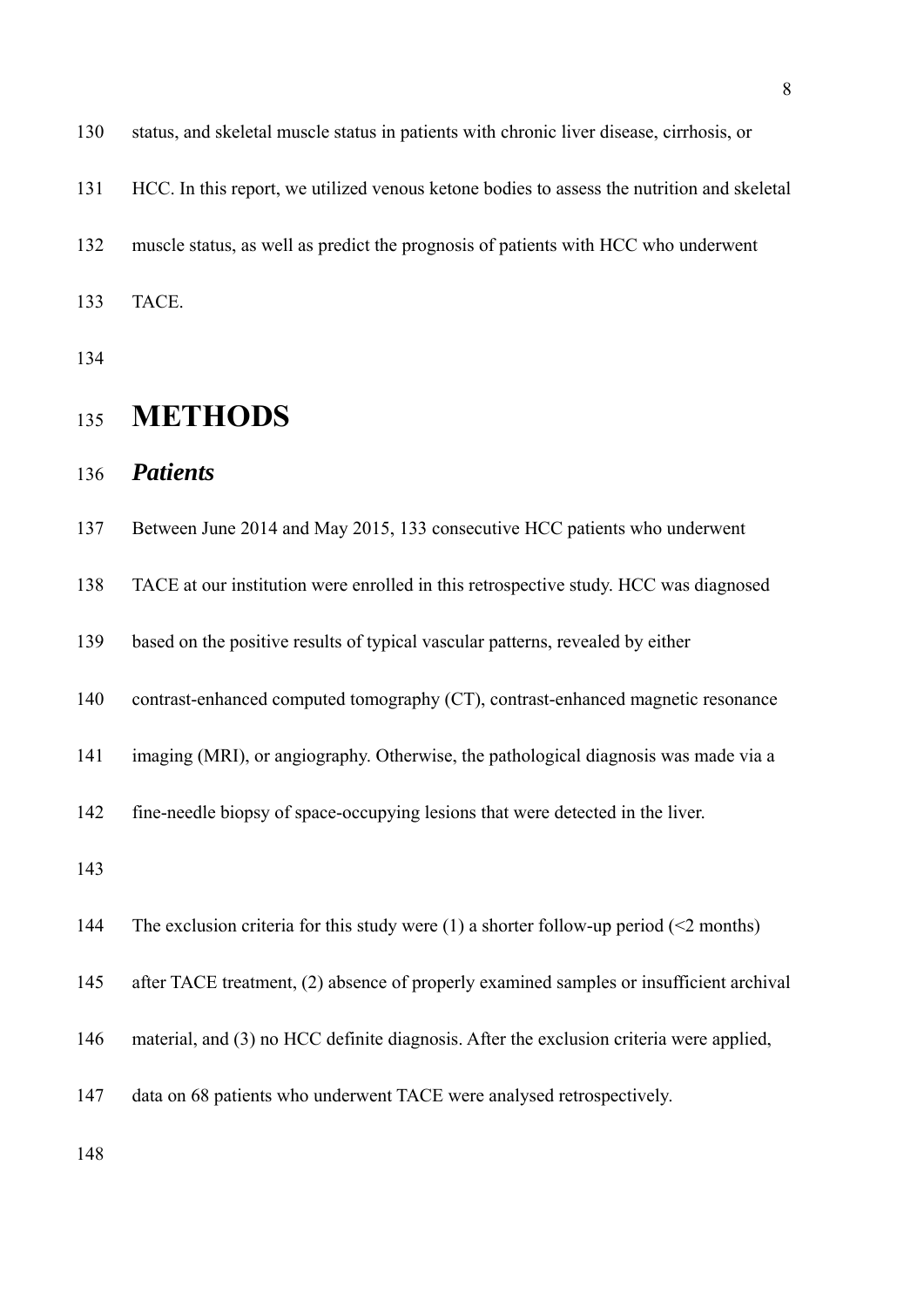| 150 | For all patients in our cohort, a blood sample was collected 1 day before (pre-treatment) |
|-----|-------------------------------------------------------------------------------------------|
| 151 | and 7 days after (post-treatment) TACE treatment. Medical histories, along with the       |
| 152 | results of routine tests for blood cell counts, liver biochemistry, and tumour markers at |
| 153 | the time of TACE and thereafter were retrieved from the patients' medical records.        |
| 154 | Complete blood cell counts were obtained and biochemical tests were performed using       |
| 155 | automated procedures in the clinical pathology laboratories of our hospital. All blood    |
| 156 | samples were collected with the patients in a fasting state. The total ketone body level, |
| 157 | 3-OHB, and AcAc were measured via an enzyme cycling method using a commercial             |
| 158 | kit (TKB-L Shiyaku Kainos, 3HB-L Shiyaku Kainos; Kainos, Tokyo, Japan). We also           |
| 159 | calculated the total ketone body ratio (TKBR) by dividing the total ketone bodies at      |
| 160 | post-treatment (day 7) by the number of total ketone bodies at pre-treatment (day 0).     |
| 161 |                                                                                           |
| 162 | <i>Image analysis</i>                                                                     |
| 163 | The quality of the skeletal muscle was evaluated using the psoas muscle mass index        |
| 164 | (PMI) and intramuscular adipose tissue content (IMAC) using CT imaging. The               |

- 
- 165 cross-sectional areas of the right and left psoas muscles were measured with manual
- 166 tracing on CT imaging at the L3 level to determine the PMI. The PMI was calculated by
- 167 normalizing the cross-sectional areas for height  $\text{(cm}^2/\text{m}^2)$  [18]. The IMAC was
- 168 determined by measuring the CT value of the multifidus muscles (Hounsfield units) and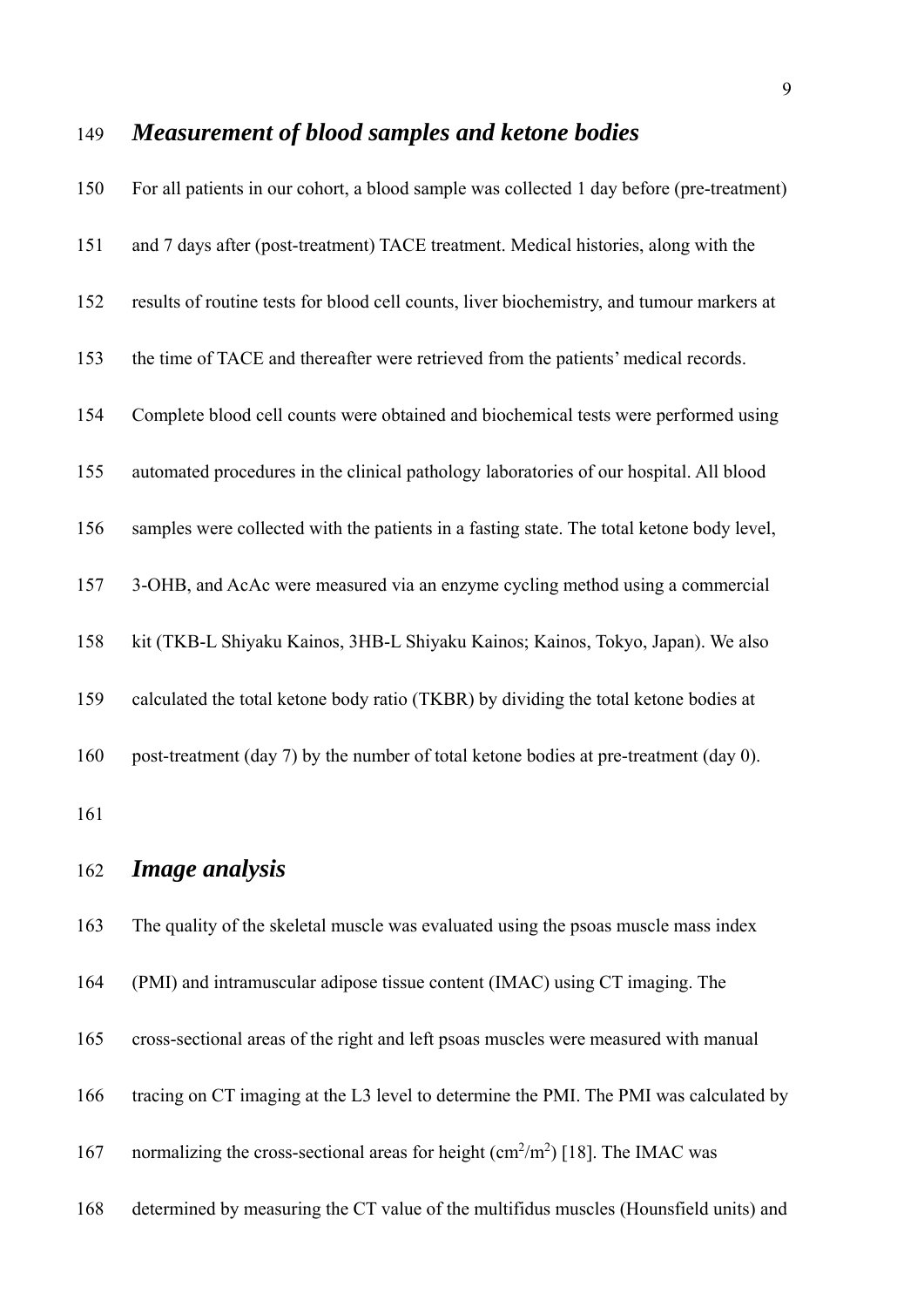169 the CT value of subcutaneous fat (Hounsfield units) at the umbilical level. The IMAC 170 was calculated by dividing the region of interest of the multifidus muscle (Hounsfield 171 units) with the region of interest of the subcutaneous fat (Hounsfield units) [19, 20]. 172

173 *TACE treatment* 

174 Among the 68 patients, 52 underwent conventional TACE (c-TACE) and 16 underwent 175 drug-eluting bead (DEB)-TACE. The standard TACE procedure was performed via a 176 right femoral artery puncture. Selective arteriography of the celiac and superior 177 mesenteric arteries was performed to investigate the arterial anatomy of the liver, 178 vascular supply of the tumour nodes, and patency of the portal vein. TACE was 179 performed as selectively as possible. A mixture of metal matrix composite 180 (Mitomycin-C; Kyowa, Tokyo, Japan) or epirubicin (Nippon Kayaku, Tokyo, Japan) 181 that was manually emulsified with iodized oil (Lipiodol; Fuji Pharma Co., Tokyo, 182 Japan) was used for the c-TACE procedures. The dosages of the chemotherapeutic drug 183 used were determined according to the patient's body surface area and tumour size. 184 Subsequently, embolization was performed with absorbable gelatin sponge particles 185 (Gelpart; Nippon Kayaku, Tokyo, Japan) to reduce residual blood flow. DEB (DC Bead; 186 Eisai Co, Tokyo, Japan) with a diameter of 100-300, 300-500, and 500-700 µm was 187 used for the DEB-TACE procedures. The dosage of epirubicin was 50 mg, which was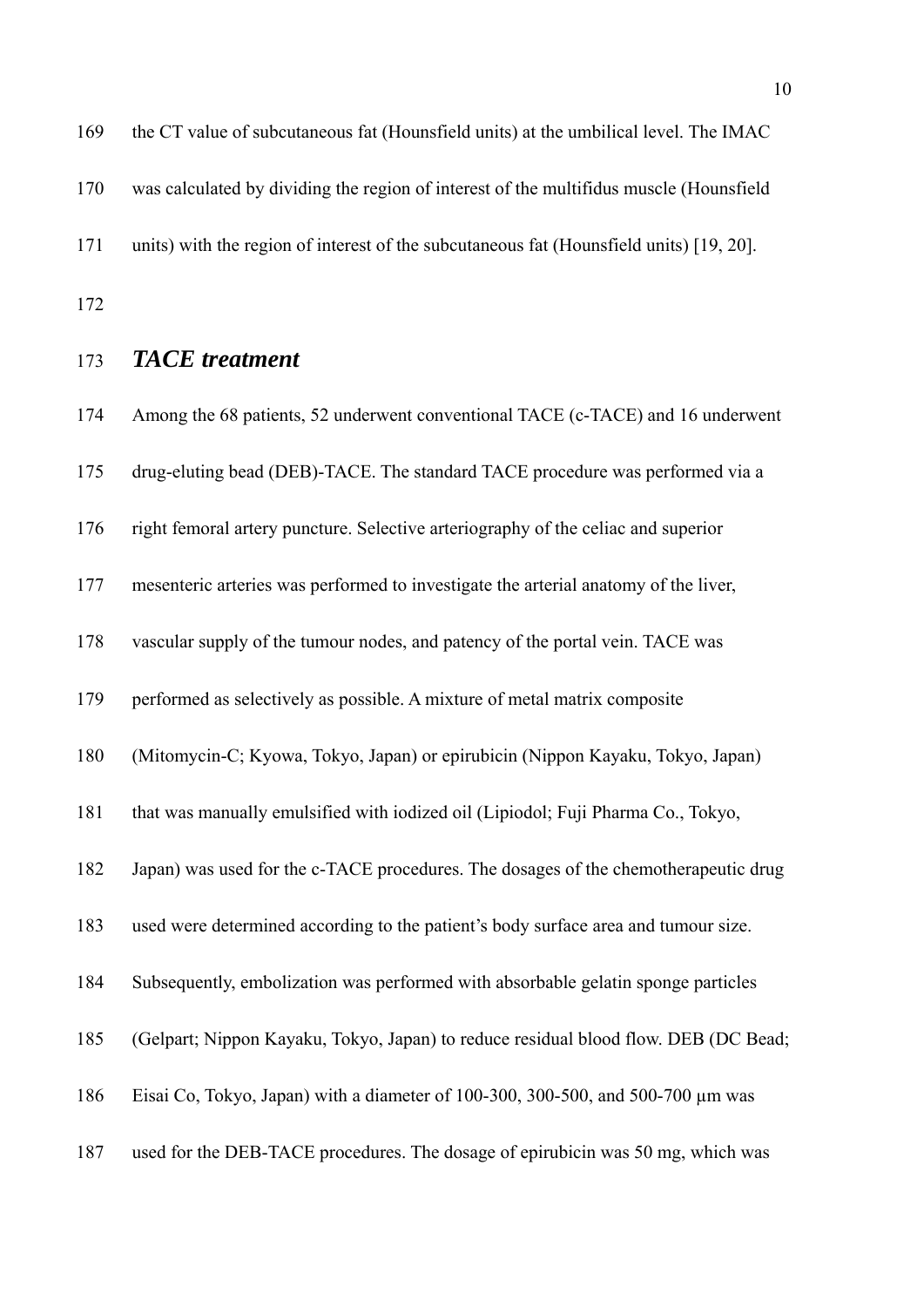188 equivalent to one vial of drug-eluting beads. Interventional radiologists clinically

189 decided whether c-TACE or DEB-TACE should be performed.

190

### 191 *Follow-up and diagnosis of HCC*

- 192 All patients were followed up at an interval of 1-3 months, the blood count and liver
- 193 biochemistry were measured, and the alpha-fetoprotein and des-gamma-carboxy
- 194 prothrombin levels were quantitatively detected. Diagnostic imaging either by
- 195 ultrasound, CT, or MRI was performed at least once every3 months.

196

#### 197 *Ethical considerations*

198 Informed consent to use medical records and specimens was obtained from each patient.

- 199 These processes and the study protocol were approved by the Ethical Committee of our
- 200 institution (confirmation number: 16031421), and conformed to the 1975 Declaration of
- 201 Helsinki and the Japanese Ethical Guidelines for Clinical Research (Ministry of Health,
- 202 Labour, and Welfare of Japan, Ethical Guidelines for Clinical Research, 2008).

203

#### 204 *Statistical analysis*

205 Continuous variables (albumin, prothrombin time, total bilirubin, alpha-fetoprotein,

- 206 Fib-4, PMI, IMAC, and tumour size) were dichotomized with respect to the median
- 207 value or clinically meaningful values in a multivariate analysis. A statistical analysis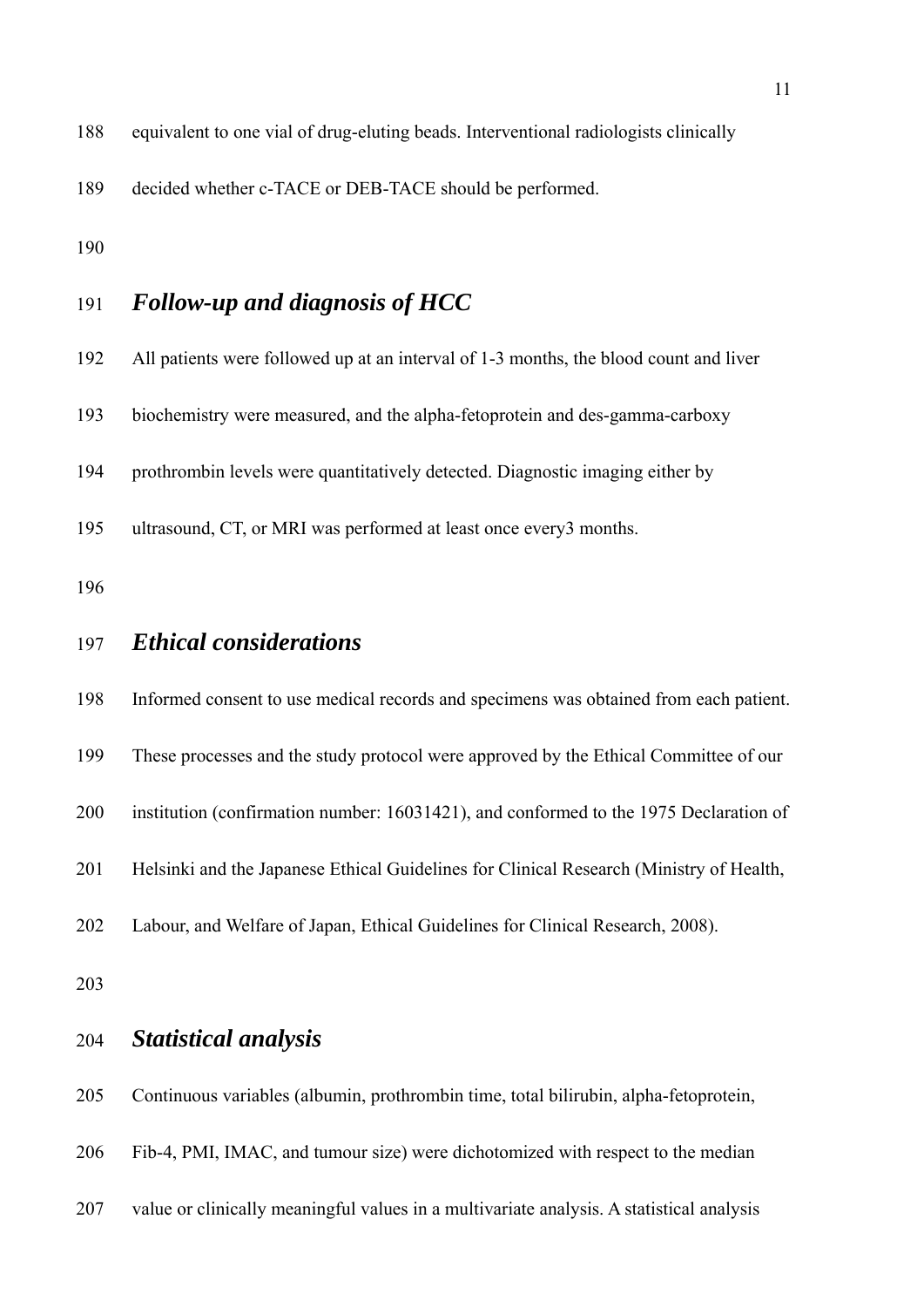| 208 | was performed using Wilcoxon's signed rank test and Mann-Whitney's U-test. To              |
|-----|--------------------------------------------------------------------------------------------|
| 209 | estimate the survival rate after TACE, we used the Kaplan-Meier method and the             |
| 210 | log-rank test. To select the optimal cutoff values of TKBR that indicate a poor prognosis  |
| 211 | after TACE, the area under the time-dependent receiver operating characteristic curves     |
| 212 | [21] was assessed. A Cox proportional hazards regression analysis was performed to         |
| 213 | evaluate the risk factors for survival after TACE. A multiple regression analysis was      |
| 214 | performed to determine the factors that were associated with TKBR. Age, sex, and           |
| 215 | variables with $P$ -values of <0.20 were selected and entered into the multiple regression |
| 216 | model. A P-value of 0.05 was considered statistically significant. The data analysis was   |
| 217 | performed with SPSS ver. 22.0 (SPSS, Chicago, IL, USA).                                    |

## <sup>219</sup>**RESULTS**

#### 220 *Patient characteristics*

221 The baseline characteristics of the 68 patients who were included in this study are

- 222 summarized in Table 1. The median age was 73.0 years; 43 patients (63.2%) were male;
- 223 branched chain amino acids were administered to 30 (44.1%); and 3 (4.4%), 24 (35.3%),

224 26 (38.2%), 14 (20.6%), and 1 (1.5%) patients were diagnosed with Barcelona Clinic

227 size was 2.2 (range: 1.0-15.0 cm), 15 (22.1%) patients were affected in a single nodule,

<sup>225</sup> liver cancer (BCLC) stage 0, A, B, C, and D cancers, respectively. The median PMI was

<sup>226 5.70 (</sup>range: 2.39-8.72 cm<sup>2</sup>/m<sup>2</sup>), the IMAC was -0.274 (range: -0.82 to 0.24); the tumour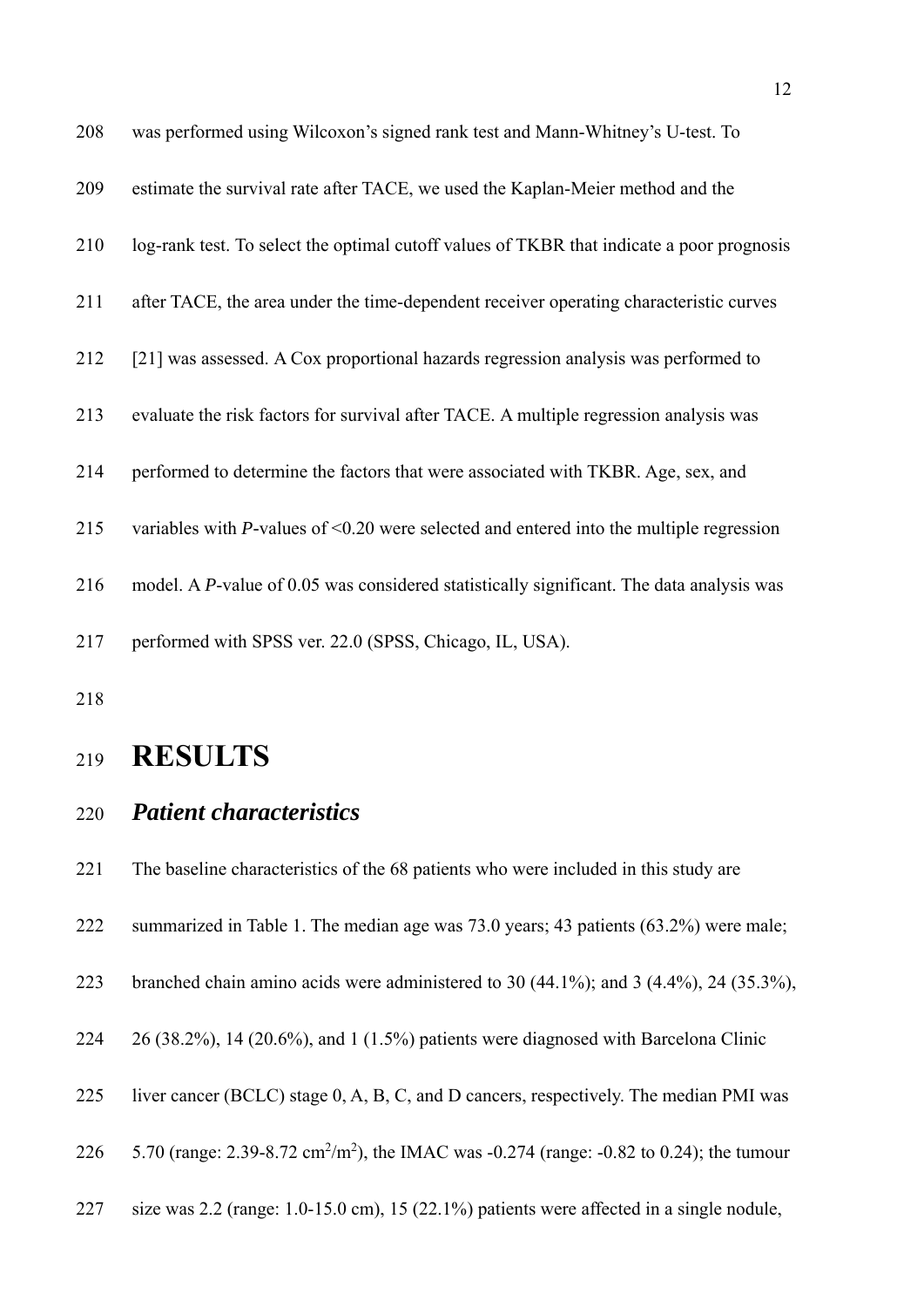228 and 21 (30.9%) patients were diagnosed with diabetes mellitus. The median follow-up 229 period was 272.5 (range: 67-595 days).

230

#### 231 *Total ketone bodies at pre-treatment*

- 232 The median total ketone body level, 3-OHB, and AcAc at pre-treatment were 63.0
- 233 (range: 13-310 μmol/L), 47.5 (range: 7-222 μmol/L), and 18.0 (range: 3-100 μmol/L),
- 234 respectively (Figure 1). We divided the 68 patients into two groups stratified by the
- 235 median value of the total ketone body level at pre-treatment. In the group of patients
- 236 whose total ketone body level was  $\geq 63.0$  µmol/L, the following two factors were
- 237 identified as significant in the univariate analysis: IMAC ratio and a history of diabetes
- 238 mellitus (Table 2).
- 239

#### 240 *Chronological changes in the total ketone body levels*

241 Figure 2 shows the changes in the total ketone body levels. The median value of the 242 total ketone body level at pre-treatment was 63.0 (range: 13-310 μmol/L) and that of the 243 total ketone body level at post-treatment was 48.0 (range 8-896 μmol/L). There was no 244 significant change in the total ketone body level between pre- and post-treatment 245 (Figure 2A). However, in 40 patients (58.8%), the total ketone body level after TACE 246 decreased, and there was an increase in these levels in the other 28 patients (Figure 2B).

247 The median value of the pre-treatment ketone body ratio (AcAc/3-OHB) was 0.41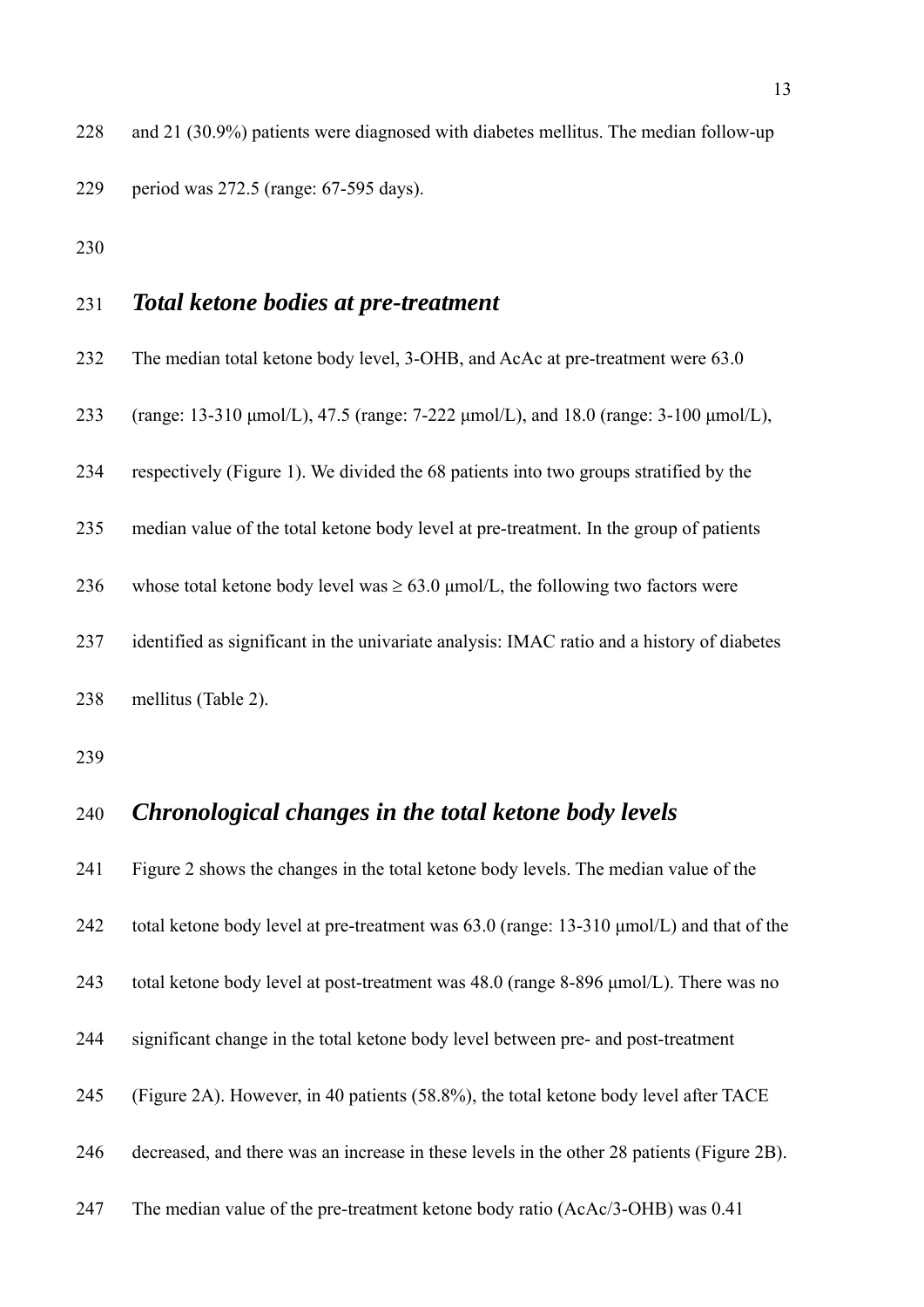248 (range: 0.1-1.3) and that of post-treatment was 0.45 (range: 0.2-2.3). There was no 249 significant change between the pre- and post-treatment ketone body ratios (data not 250 shown).

251

#### 252 *Cumulative survival rate after TACE*

253 During the follow-up period, 16 of the 68 patients (23.5%) died. The cumulative 254 survival rate was 97.1% at 100 days, 86.2% at 200 days, and 76.6% at 300 days. To 255 evaluate the relationship between the total ketone body level and survival after TACE, 256 we characterized these 68 patients according to their total ketone body level at 257 pre-treatment and TKBR (post-treatment/pre-treatment total ketone bodies). Figure 3A 258 shows the survival rate after TACE, stratified by the median value of the total ketone 259 bodies at pre-treatment. There were no significant differences in the survival rate 260 between total ketone bodies  $\geq 63.0$  umol/L group and  $\lt 63.0$  umol/L group at 261 pre-treatment (*P*=0.61 in the log-rank test). Figure 3B shows the survival rate after 262 TACE, stratified by the TKBR. The 200, 300, and 400-day survival rates were 86.6%, 263 86.6%, and 81.5%, respectively, in the 40 patients with TKBR<1 (reduced group); and 264 86.0%, 59.0%, and 50.6%, respectively, in the 28 patients with TKBR $\geq 1$  (raised group). 265 The survival rates were significantly higher in the reduced group than in the raised 266 group  $(P< 0.05$  in the log-rank test).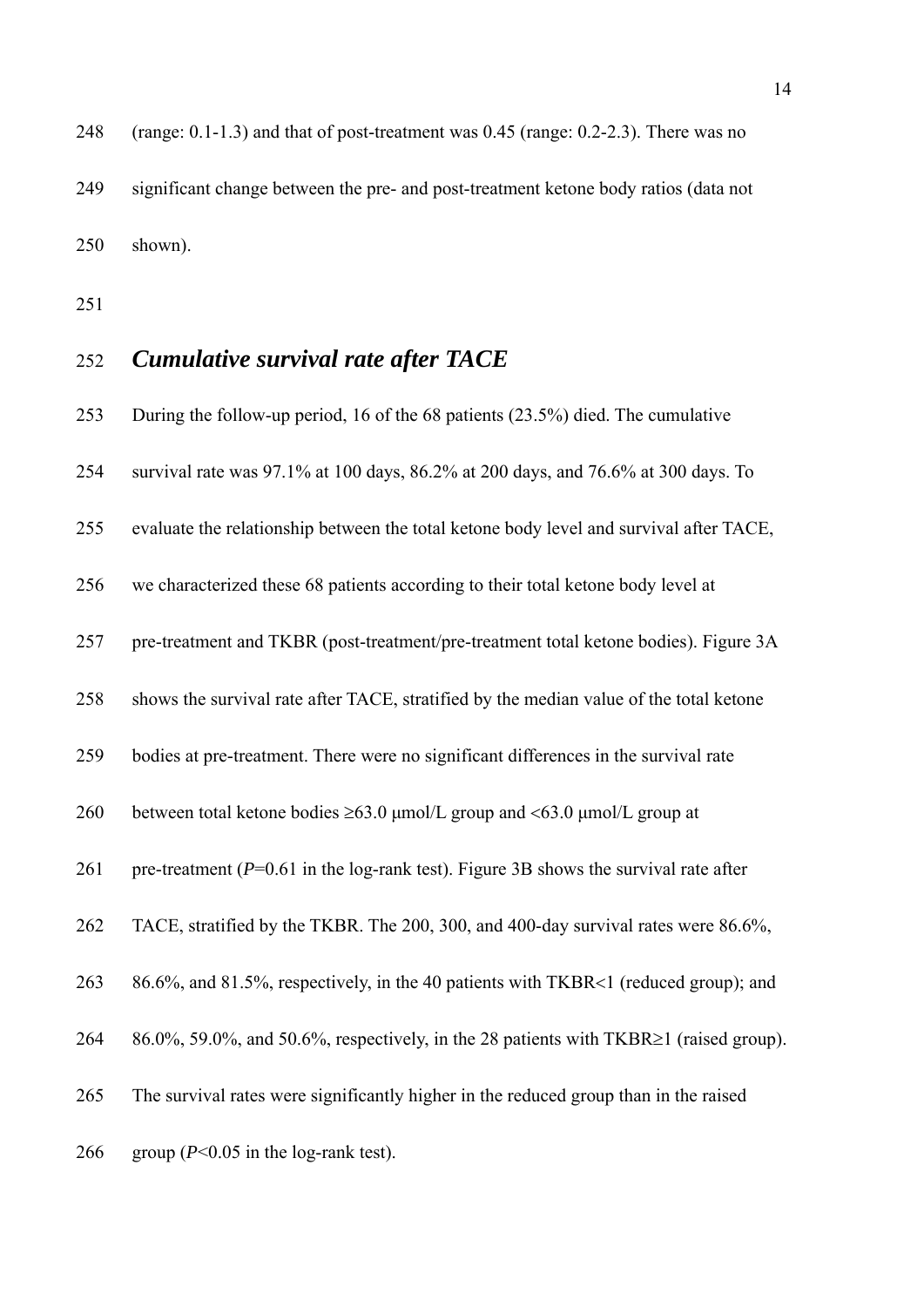# 268 *Risk factors for survival after TACE*  269 The univariate analysis demonstrated the factors that influence the risk for survival after 270 TACE. A Cox regression analysis was performed for 18 variables: age, sex, branched 271 chain amino acid levels, BCLC stage, albumin, prothrombin time, total bilirubin, 272 Child-Pugh grade, alpha fetoprotein, Fib-4 index, PMI, IMAC, tumour size, tumour 273 number, diagnosis of diabetes mellitus, type of TACE, total ketone body level, and 274 TKBR. The following three factors were identified as risk factors for survival after 275 TACE using the univariate analysis (*P*<0.20): Fib-4 index, tumour size, and TKBR 276 (Table 3). 277 278 A multivariate analysis was performed on the three factors (Fib-4 index, tumour size, 279 and TKBR) identified via univariate analysis  $(P< 0.20)$ . TKBR  $(\ge 1$ , hazard ratio: 2.954, 280 95% confidence interval: 1.040-8.390, *P*=0.030) was identified as an independent and 281 significant risk factor of patient prognosis after TACE (Table 3). 282 283 *Predictors for TKBR*  284 We divided the patients into two groups, stratified by TKBR. The following nine

- 285 significant (*P*<0.20) factors were identified in the TKBR raised group in the univariate
- 286 analysis: age, sex, BCLC stage, prothrombin time, total bilirubin, PMI, IMAC, tumour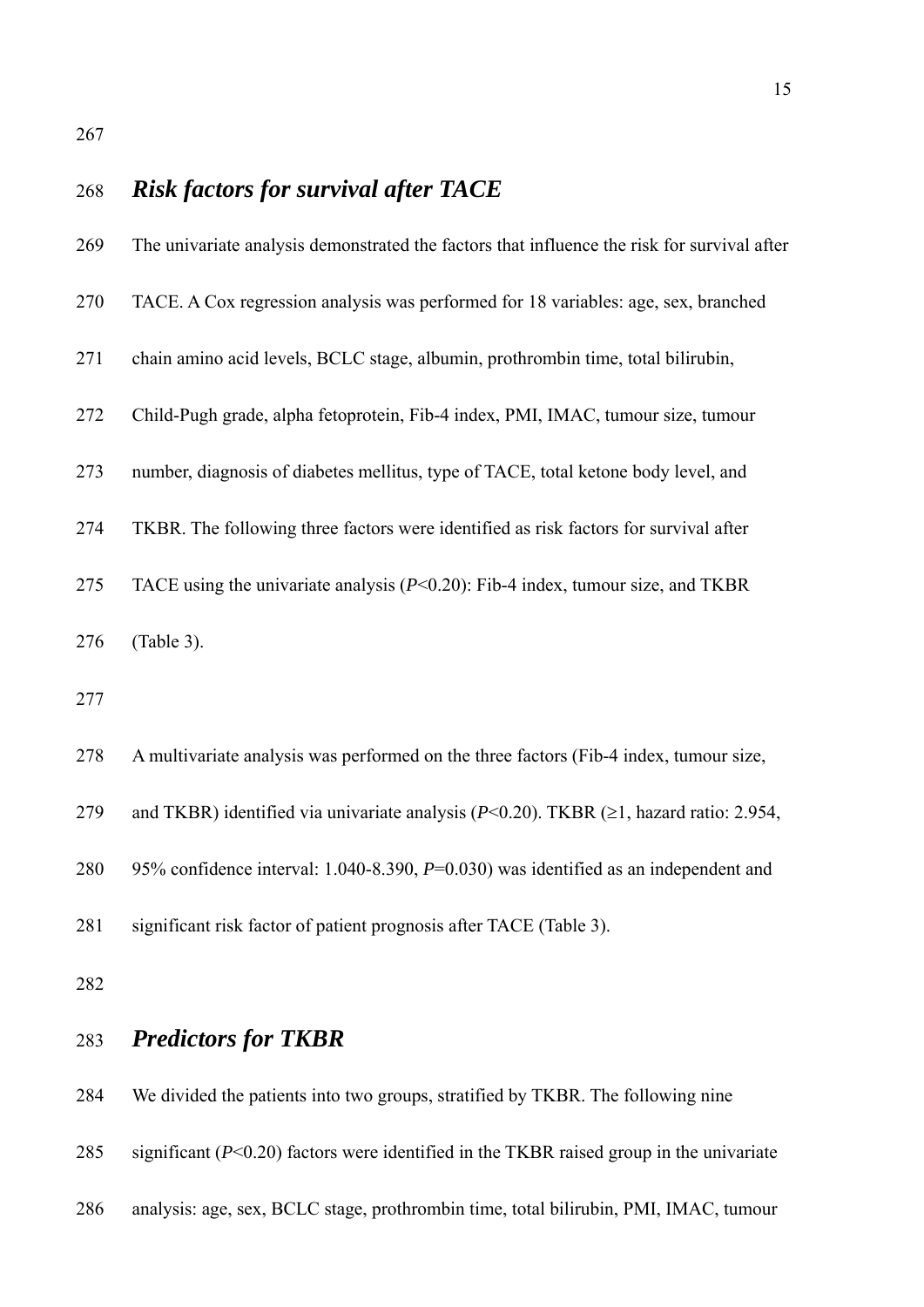| 287 | size, and diagnosis of diabetes mellitus. Multivariable logistic-regression models were                    |
|-----|------------------------------------------------------------------------------------------------------------|
| 288 | prepared to estimate the predictors for the TKBR. A multivariate logistic regression                       |
| 289 | analysis revealed that the IMAC $(>0.2745, \text{ odds ratio: } 3.958, 95\% \text{ confidence interval: }$ |
| 290 | 1.137-13.779, $P=0.031$ ) and tumour size (>2.2 cm, odds ratio: 4.115, 95% confidence                      |
| 291 | interval: 1.072-15.796, $P=0.039$ ) were predictors for the TKBR (Table 4).                                |
| 292 |                                                                                                            |
| 293 | Correlation between the TKBR and IMAC                                                                      |
| 294 | Figure 4 shows a scatter plot of the TKBR and the IMAC. The values that were obtained                      |

295 for the TKBR and IMAC groups in the Spearman's rank order correlation test

296 (rS=0.358) showed that there was a positive correlation between the groups (*P*=0.003).

297

## <sup>298</sup>**DISCUSSION**

299 Ketone bodies are small lipid-derived molecules that are a source of energy for the 300 peripheral tissues during fasting or prolonged exercise [22]. During fasting, the muscle 301 and liver stores of glycogen are depleted first. Then, fatty acids are transported to the 302 liver for conversion to ketone bodies. Patients with advanced liver disease particularly 303 have increased fat oxidation [11]. The production of ketone bodies plays an important 304 role in metabolites. Serum ketone bodies are defined by a variety of factors, such as 305 energy metabolism, circumstances (starving, prolonged exercise, low-carbohydrate diets, 306 and diabetes mellitus), liver conditions, and the extra-hepatic tissues (heart, kidney,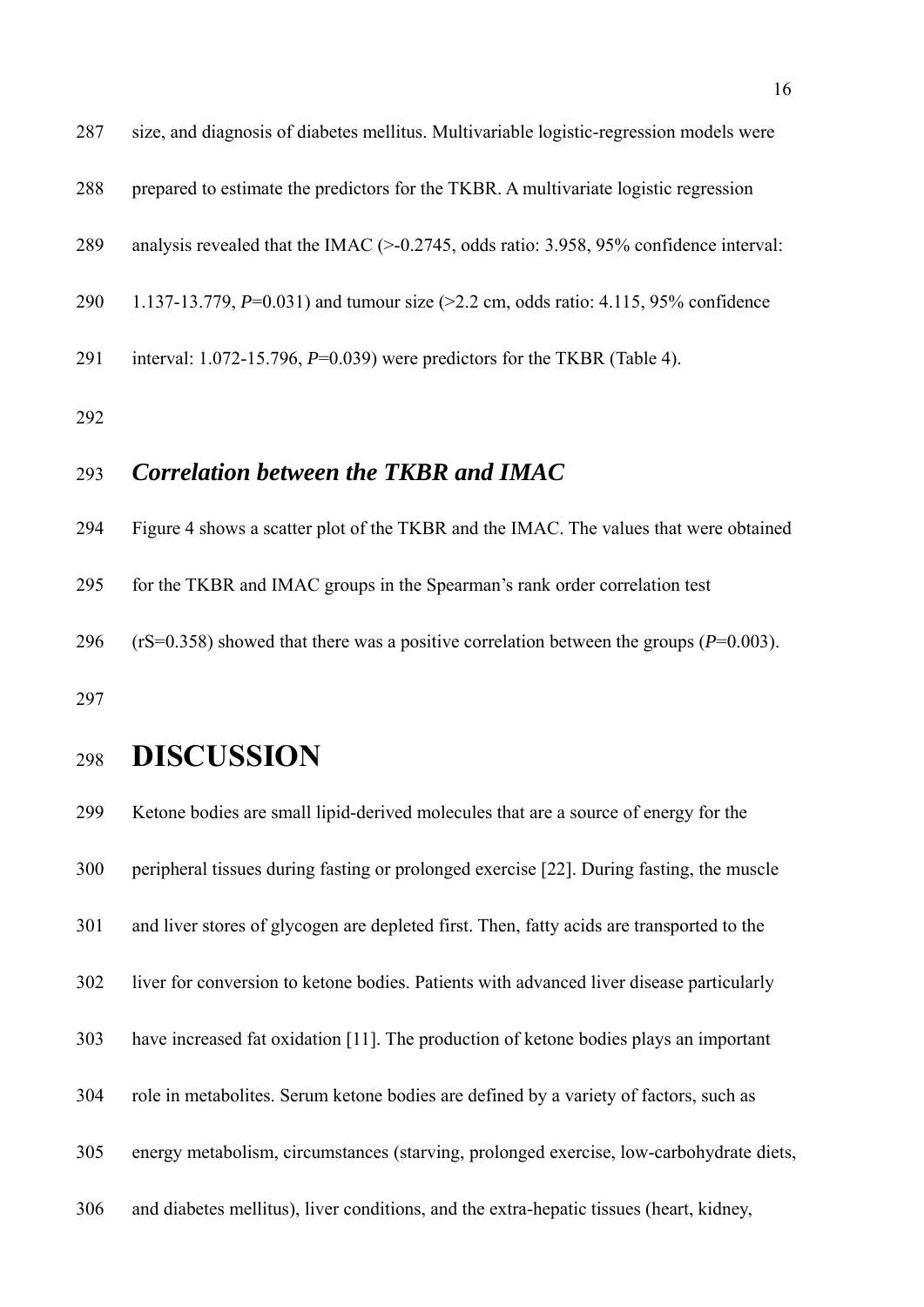| 307 | brain, and skeletal muscle). Previous studies have focused on arterial ketone bodies and |
|-----|------------------------------------------------------------------------------------------|
| 308 | liver function [14, 16]. Conversely, the extra-hepatic tissues are assumed to influence  |
| 309 | venous ketone bodies.                                                                    |
| 310 |                                                                                          |
| 311 | The first main finding of our study was that venous ketone bodies had different          |
| 312 | dynamics from those of arterial ketone bodies. Previous studies showed a relationship    |
| 313 | between the arterial ketone body ratio (AcAc/3-OHB) and hepatic reserve function [15,    |
| 314 | 16]. However, there was no relationship between venous ketone bodies and hepatic         |
| 315 | reserve function in our study (Tables 2 and 4). Furthermore, there was no significant    |
| 316 | change in the venous ketone body ratio (AcAc/3-OHB) after TACE. Recent studies           |
| 317 | reported that ketone bodies regulate metabolism and 3-OHB signals via extracellular      |
| 318 | receptors, and endogenously inhibit histone deacetylases [23]. Suppression of oxidative  |
| 319 | stress due to 3-OHB may benefit organs after a patient undergoes TACE. In our study, in  |
| 320 | more than half of the patients, the total ketone body level decreased after TACE. Thus,  |
| 321 | the elevation of ketone bodies 7 days after TACE does not solely reflect ischemic        |
| 322 | changes.                                                                                 |
| 323 |                                                                                          |
| 324 | The second main finding of our study was that the TKBR can predict the patient's         |
| 325 | prognosis after undergoing TACE. We were able to stratify the patients into different    |

326 risk groups using the TKBR (Figure 3). The multivariate analysis revealed that the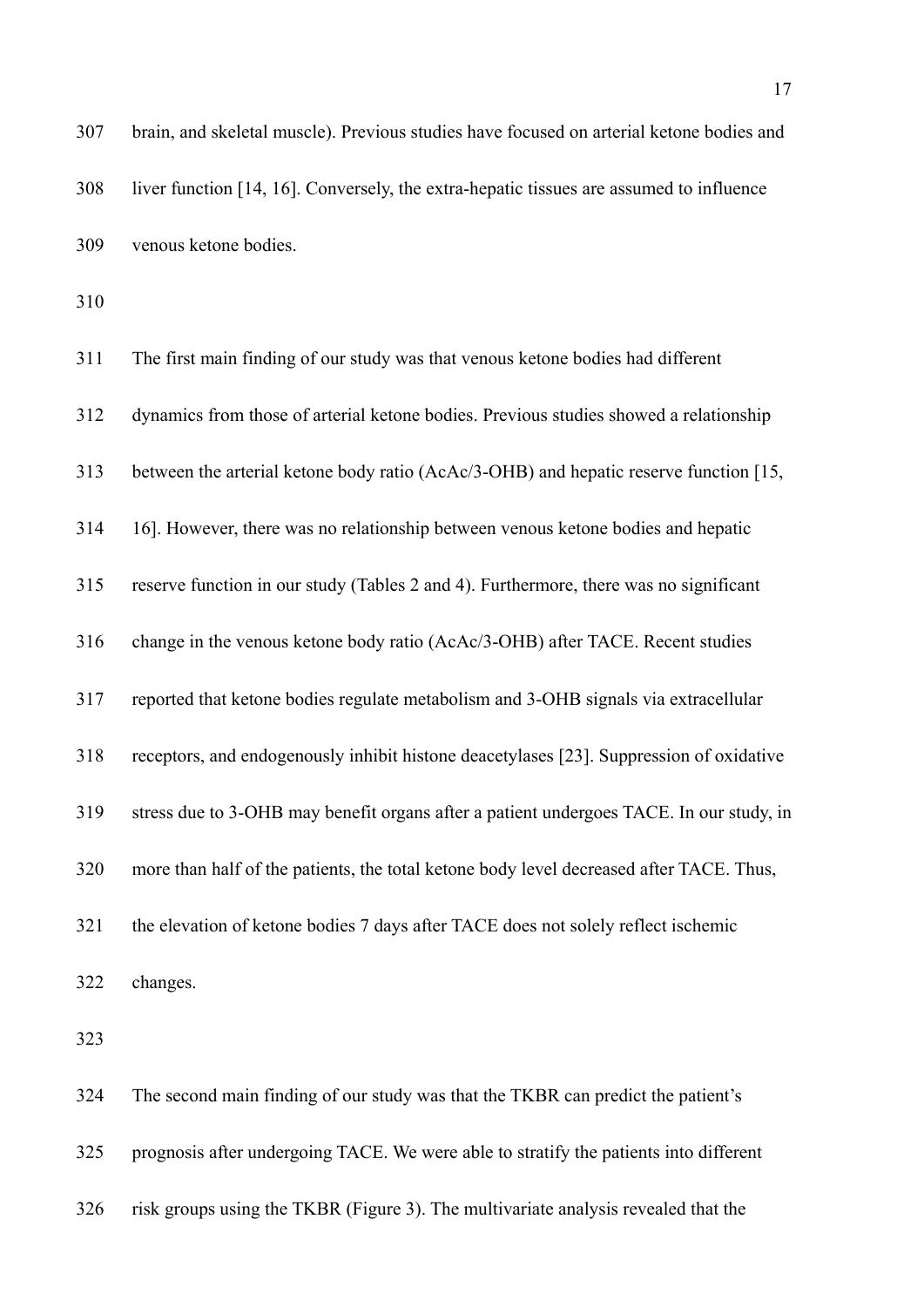| 327 | TKBR was the most significant factor for survival after TACE (Table 3). There was no        |
|-----|---------------------------------------------------------------------------------------------|
| 328 | correlation between the TKBR and hepatic functional reserve. The reason why TKBR            |
| 329 | predicts prognosis was unclear. However, our study revealed that elevation of the total     |
| 330 | ketone body level was related to an extra-hepatic factor (skeletal muscle).                 |
| 331 |                                                                                             |
| 332 | The third main finding of our study was that the quality of the skeletal muscle (IMAC)      |
| 333 | affected the ketone body level after TACE. The multivariate analysis revealed that the      |
| 334 | quality of the skeletal muscle (IMAC) was the significant factor that predicted the         |
| 335 | TKBR (Table 4). We observed that the TKBR significantly correlated with the IMAC            |
| 336 | (Figure 4). A high TKBR allowed us to identify patients with low muscle quality.            |
| 337 | Skeletal muscle depletion, which indicates a low quantity and quality of skeletal muscle,   |
| 338 | is referred to as sarcopenia and predicts mortality in patients with advanced liver disease |
| 339 | [24-26]. Based on these considerations, we suggest that the TKBR does not reflect the       |
| 340 | hepatic reserve function, but rather the nutritional status of patients with HCC who        |
| 341 | underwent TACE. Venous ketone bodies may be associated with nutritional status and          |
| 342 | sarcopenia in HCC patients.                                                                 |
| 343 |                                                                                             |
| 344 | The present study was limited by its retrospective nature. A future prospective analysis    |
| 345 | is needed to validate the efficacy of the total ketone body ratio to predict patients'      |

346 prognoses after undergoing TACE. Another limitation is that there were no definite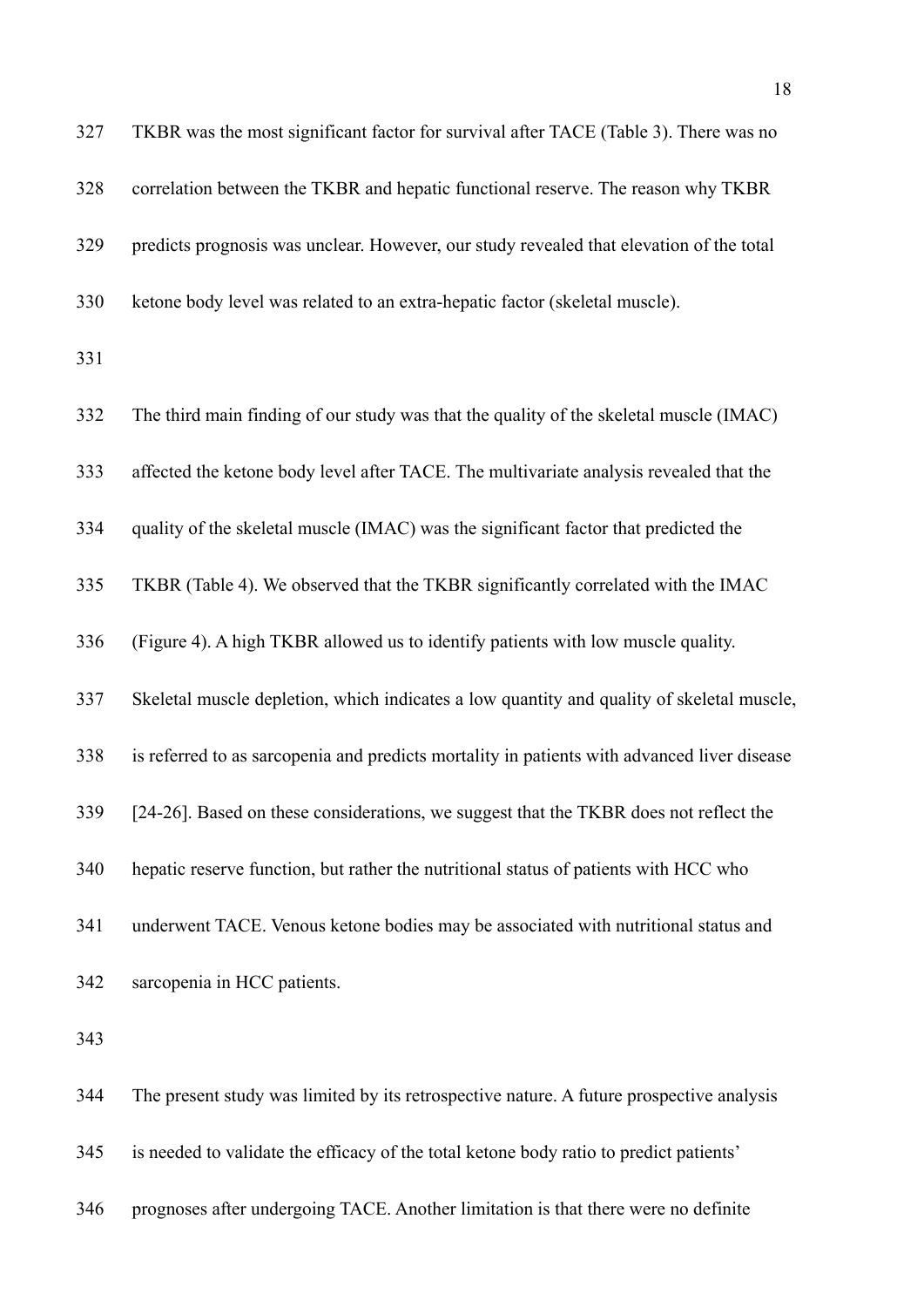| 347 | criteria to estimate the quantity and quality of the skeletal muscle. In addition, the    |
|-----|-------------------------------------------------------------------------------------------|
| 348 | ketone bodies were influenced by several factors (food intake, administration of drugs,   |
| 349 | and exercise). Other elements, which we did not evaluate, might have affected the         |
| 350 | ketone body level. Impaired performance status, advanced stages of disease, and poor      |
| 351 | hepatic reserve function were associated with shorter survival of patients with HCC [27]. |
| 352 | In our study, the Child-Pugh grade or BCLC stage was not a significant factor for         |
| 353 | survival in patients who underwent TACE. One plausible explanation is that our study      |
| 354 | consisted of patients with similar backgrounds regarding liver function and disease       |
| 355 | progression. Furthermore, the small number of participants in this study is also a        |
| 356 | limitation.                                                                               |
| 357 |                                                                                           |
|     |                                                                                           |

358 Regardless of these limitations, this is the first report to confirm the relationship 359 between venous ketone bodies and treatment of HCC. In addition, the TKBR may 360 predict the patient's prognosis and be related to the quality of skeletal muscle. Several 361 studies reported that the quantity and quality of the skeletal muscle are important for 362 achieving good clinical outcomes in patients with advanced liver diseases [5, 24-26, 28]. 363 Increasing the skeletal muscle mass and function may be a possible therapeutic target to 364 improve the prognosis of patients with advanced HCC. Therefore, the prediction of 365 patients with poor prognosis after treatment is of increasing clinical relevance.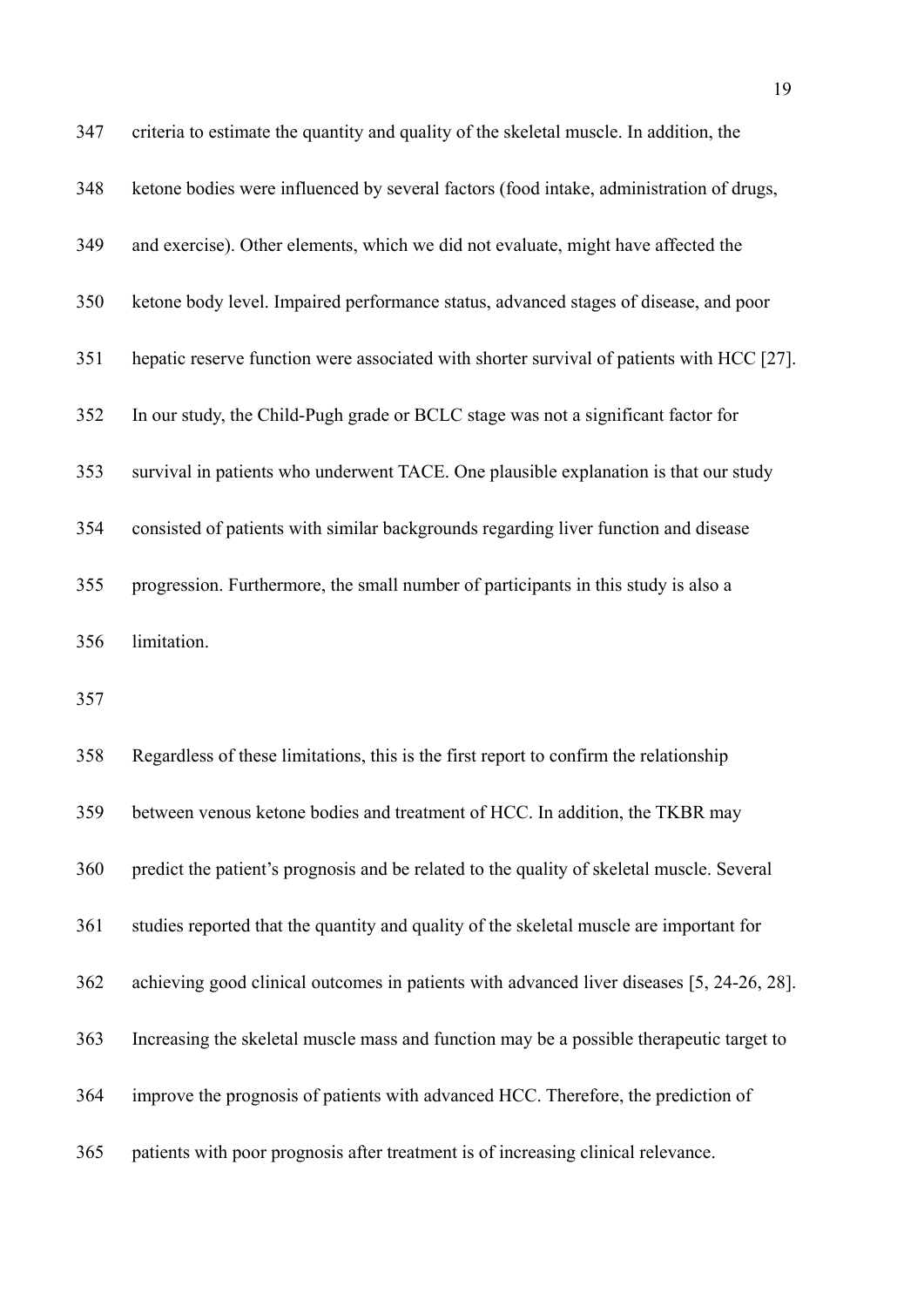## 367 **CONCLUSION**

- 368 In conclusion, this study revealed that there was an association between venous ketone
- 369 bodies and survival of HCC patients who underwent TACE. Furthermore, the venous
- 370 ketone bodies in HCC patients who underwent TACE were useful to predict skeletal
- 371 muscle quality. The results suggest that venous ketone bodies could be a new predictor
- 372 of prognosis of HCC patients after TACE.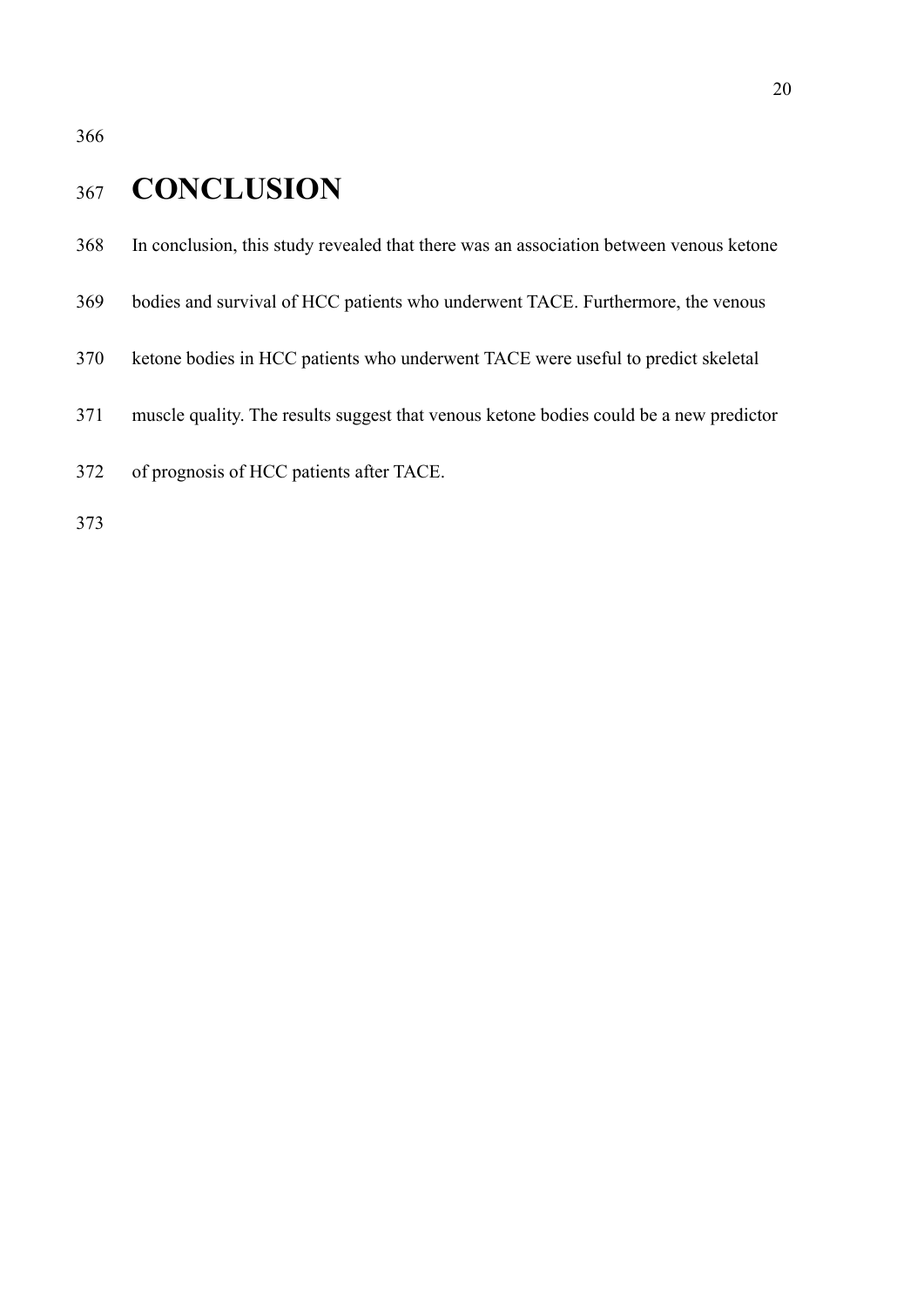# <sup>374</sup>**References**

| 375 | [1] Bruix J, Llovet JM. Major achievements in hepatocellular carcinoma. Lancet.      |
|-----|--------------------------------------------------------------------------------------|
| 376 | 2009;373:614-16.                                                                     |
| 377 | [2] El-Serag HB. Hepatocellular carcinoma: an epidemiologic view. J Clin             |
| 378 | Gastroenterol. 2002;35:S72-78.                                                       |
| 379 | [3] Jensen GL, Bistrian B, Roubenoff R, Heimburger DC. Malnutrition syndromes:       |
| 380 | a conundrum vs continuum. JPEN J Parenter Entesral Nutr. 2009;33:710-16.             |
| 381 | [4] Alberino F, Gatta A, Amodio P, Merkel C, Di Pascoli L, Boffo G, et al. Nutrition |
| 382 | and survival in patients with liver cirrhosis. Nutrition. 2001;17:445-50.            |
| 383 | [5] Dasarathy S, Merli M. Sarcopenia from mechanism to diagnosis and treatment       |
| 384 | in liver disease. J Hepatol. 2016;65:1232-44.                                        |
| 385 | [6] Merli M, Riggio O, Dally L. Does malnutrition affect survival in cirrhosis?      |
| 386 | PINC (Policentrica Italiana Nutrizione Cirrosi). Hepatology. 1996;23:1041-46.        |
| 387 | [7] Alvares-da-Silva MR, Reverbel da Silveira T. Comparison between handgrip         |
| 388 | strength, subjective global assessment, and prognostic nutritional index in          |
| 389 | assessing malnutrition and predicting clinical outcome in cirrhotic outpatients.     |
| 390 | Nutrition. 2005;21:113-17.                                                           |
| 391 | [8] Cabre E, Gassull MA. Nutrition in liver disease. Curr Opin Clin Nutr Metab       |
| 392 | Care. 2005;8:545-51.                                                                 |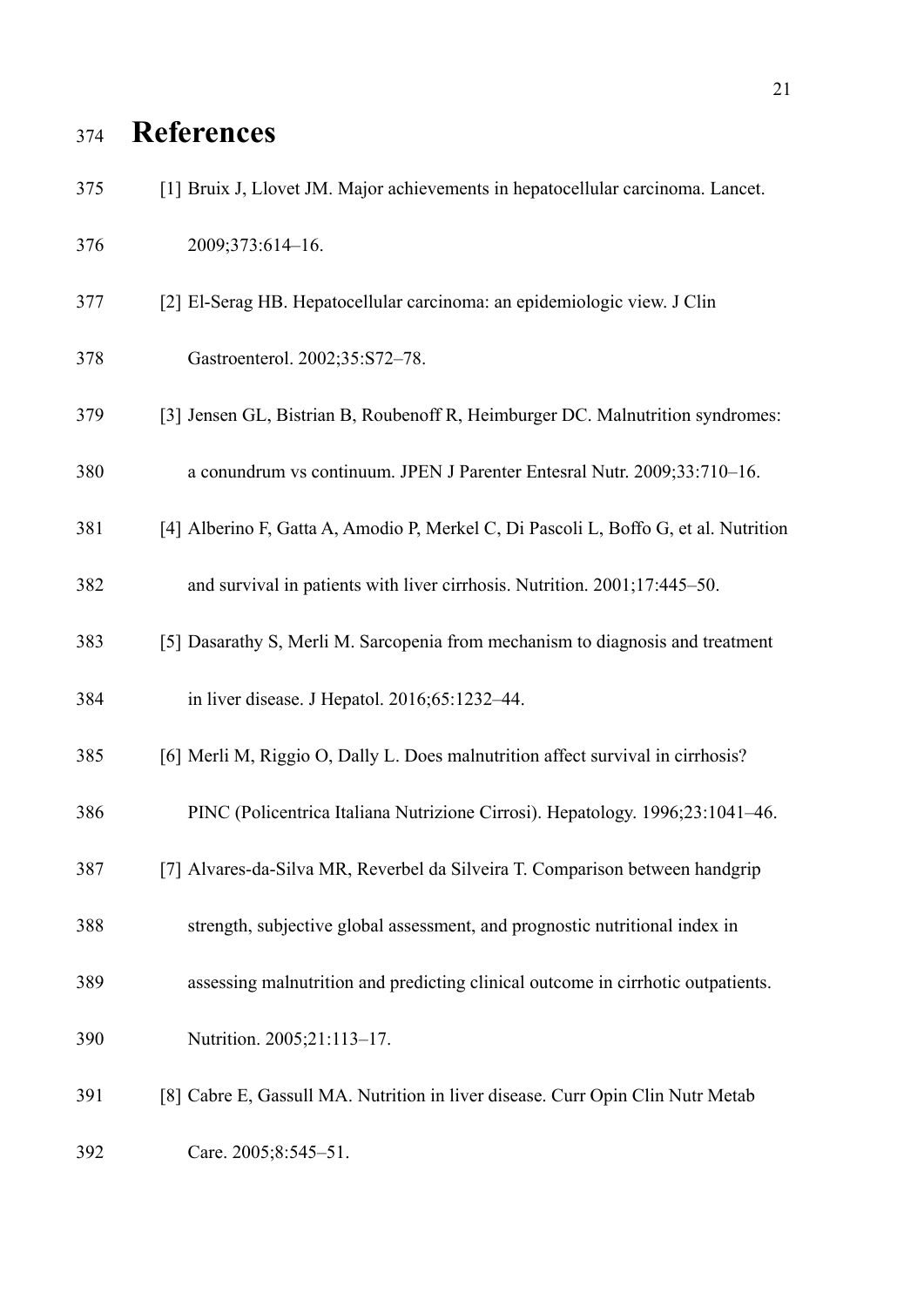| 393 | [9] Norman K, Kirchner H, Lochs H, Pirlich M. Malnutrition affects quality of life |
|-----|------------------------------------------------------------------------------------|
| 394 | in gastroenterology patients. World J Gastroenterol. 2006;12:3380-85.              |
| 395 | [10] Cheung K, Lee SS, Raman M. Prevalence and mechanisms of malnutrition in       |
| 396 | patients with advanced liver disease, and nutrition management strategies. Clin    |
| 397 | Gastroenterol Hepatol. 2012;10:117-25.                                             |
| 398 | [11] Tajika M, Kato M, Mohri H, Miwa Y, Kato T, Ohnishi H, et al. Prognostic       |
| 399 | value of energy metabolism in patients with viral liver cirrhosis. Nutrition.      |
| 400 | 2002;18:229-34.                                                                    |
| 401 | [12] Hegardt FG. Mitochondrial 3-hydroxy-3-methylglutaryl-CoA synthase: a          |
| 402 | control enzyme in ketogenesis. Biochem J. 1999;338 (Pt 3):569–82.                  |
| 403 | [13] Hanazaki K, Wakabayashi M, Sodeyama H, Makiuchi A, Igarashi J, Yokoyama       |
| 404 | S, et al. Arterial ketone body ratio does not correlate with ischemic changes      |
| 405 | during major hepatectomy. Hepatogastroenterology. 1998;45:145-49.                  |
| 406 | [14] Matsushita K, Kawasaki S, Makuuchi M. Arterial ketone body ratio in liver     |
| 407 | surgery. Hepatology. 1994;20:331-35.                                               |
| 408 | [15] Tani T, Taki Y, Jikko A, Minematsu S, Yamamoto M, Kamiyama T. Short-term      |
| 409 | changes in blood ketone body ratios in the phase immediately after hepatic         |
| 410 | artery embolization: their clinical significance. Am J Med Sci.                    |
| 411 | 1986;291:93-100.                                                                   |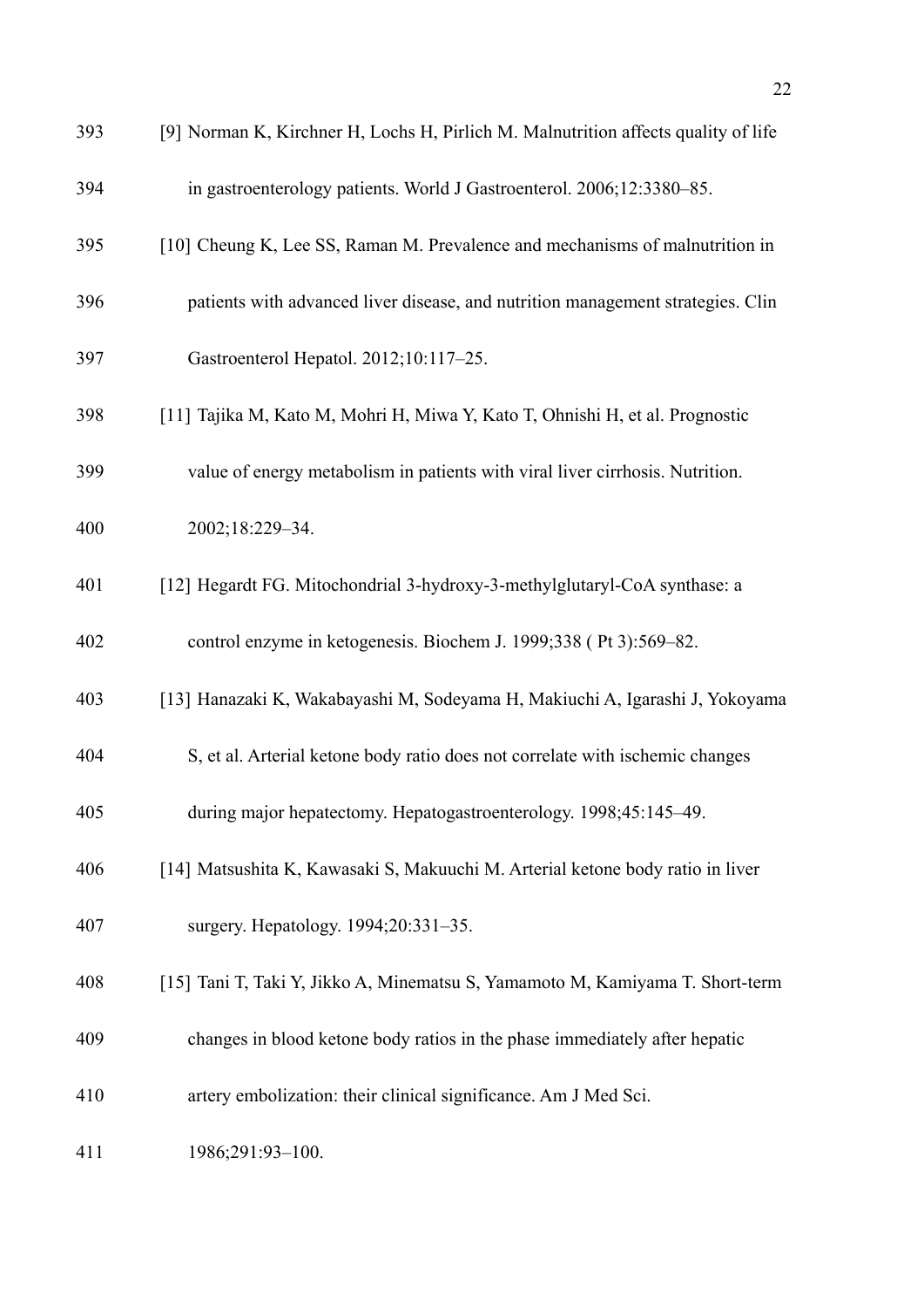| 412 | [16] Yamamoto R. Changes in arterial ketone body ratio after transcatheter arterial |
|-----|-------------------------------------------------------------------------------------|
| 413 | embolization for hepatocellular carcinoma-clinical and experimental studies.        |
| 414 | Nihon Shokakibyo Gakkai Zasshi. 1990;87:1401-09.                                    |
| 415 | [17] Yamaoka K, Kanayama M, Tajiri K, Yamane M, Marumo F, Sato C. Clinical          |
| 416 | significance of arterial ketone body ratio in chronic liver disease. Digestion.     |
| 417 | 1998;59:360-63.                                                                     |
| 418 | [18] Hamaguchi Y, Kaido T, Okumura S, Kobayashi A, Hammad A, Tamai Y, et al.        |
| 419 | Proposal for new diagnostic criteria for low skeletal muscle mass based on          |
| 420 | computed tomography imaging in Asian adults. Nutrition. 2016;32:1200–05.            |
| 421 | [19] Kitajima Y, Eguchi Y, Ishibashi E, Nakashita S, Aoki S, Toda S, et al.         |
| 422 | Age-related fat deposition in multifidus muscle could be a marker for               |
| 423 | nonalcoholic fatty liver disease. J Gastroenterol. 2010;45:218-24.                  |
| 424 | [20] Kitajima Y, Hyogo H, Sumida Y, Eguchi Y, Ono N, Kuwashiro T, et al. Severity   |
| 425 | of non-alcoholic steatohepatitis is associated with substitution of adipose tissue  |
| 426 | in skeletal muscle. J Gastroenterol Hepatol. 2013;28:1507-14.                       |
| 427 | [21] Heagerty PJ, Lumley T, Pepe MS. Time-dependent ROC curves for censored         |
| 428 | survival data and a diagnostic marker. Biometrics. 2000;56:337-44.                  |
| 429 | [22] Cahill GF. Fuel metabolism in starvation. Annu Rev Nutr. 2006;26:1-22.         |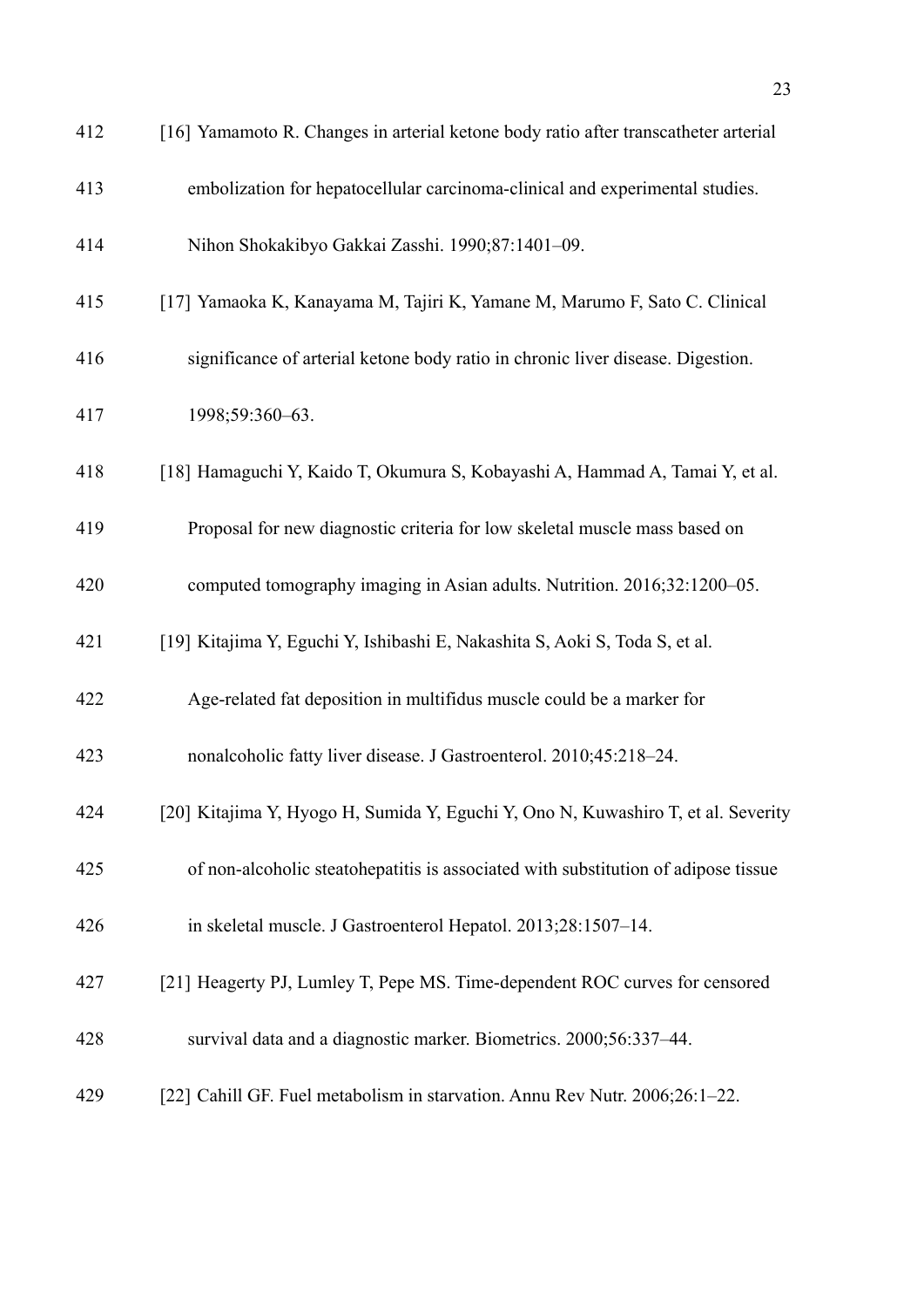| 430 | [23] Shimazu T, Hirschey MD, Newman J, He W, Shirakawa K, Le Moan N, et al.      |
|-----|----------------------------------------------------------------------------------|
| 431 | Suppression of oxidative stress by beta-hydroxybutyrate, an endogenous histone   |
| 432 | deacetylase inhibitor. Science. 2013;339:211-14.                                 |
| 433 | [24] Hamaguchi Y, Kaido T, Okumura S, Fujimoto Y, Ogawa K, Mori A, et al.        |
| 434 | Impact of quality as well as quantity of skeletal muscle on outcomes after liver |
| 435 | transplantation. Liver Transpl. 2014;20:1413-19.                                 |
| 436 | [25] Harimoto N, Yoshizumi T, Shimokawa M, Sakata K, Kimura K, Itoh S, et al.    |
| 437 | Sarcopenia is a poor prognostic factor following hepatic resection in patients   |
| 438 | aged 70 years and older with hepatocellular carcinoma. Hepatol Res.              |
| 439 | 2016;46:1247-55.                                                                 |
| 440 | [26] Levolger S, van Vledder MG, Muslem R, Koek M, Niessen WJ, de Man RA, et     |
| 441 | al. Sarcopenia impairs survival in patients with potentially curable             |
| 442 | hepatocellular carcinoma. J Surg Oncol. 2015;112:208-13.                         |
| 443 | [27] Cabibbo G, Enea M, Attanasio M, Bruix J, Craxi A, Camma C. A meta-analysis  |
| 444 | of survival rates of untreated patients in randomized clinical trials of         |
| 445 | hepatocellular carcinoma. Hepatology. 2010;51:1274-83.                           |
| 446 | [28] Durand F, Buyse S, Francoz C, Laouenan C, Bruno O, Belghiti J, et al.       |
| 447 | Prognostic value of muscle atrophy in cirrhosis using psoas muscle thickness on  |
| 448 | computed tomography. J Hepatol. 2014;60:1151-7.                                  |
| 449 |                                                                                  |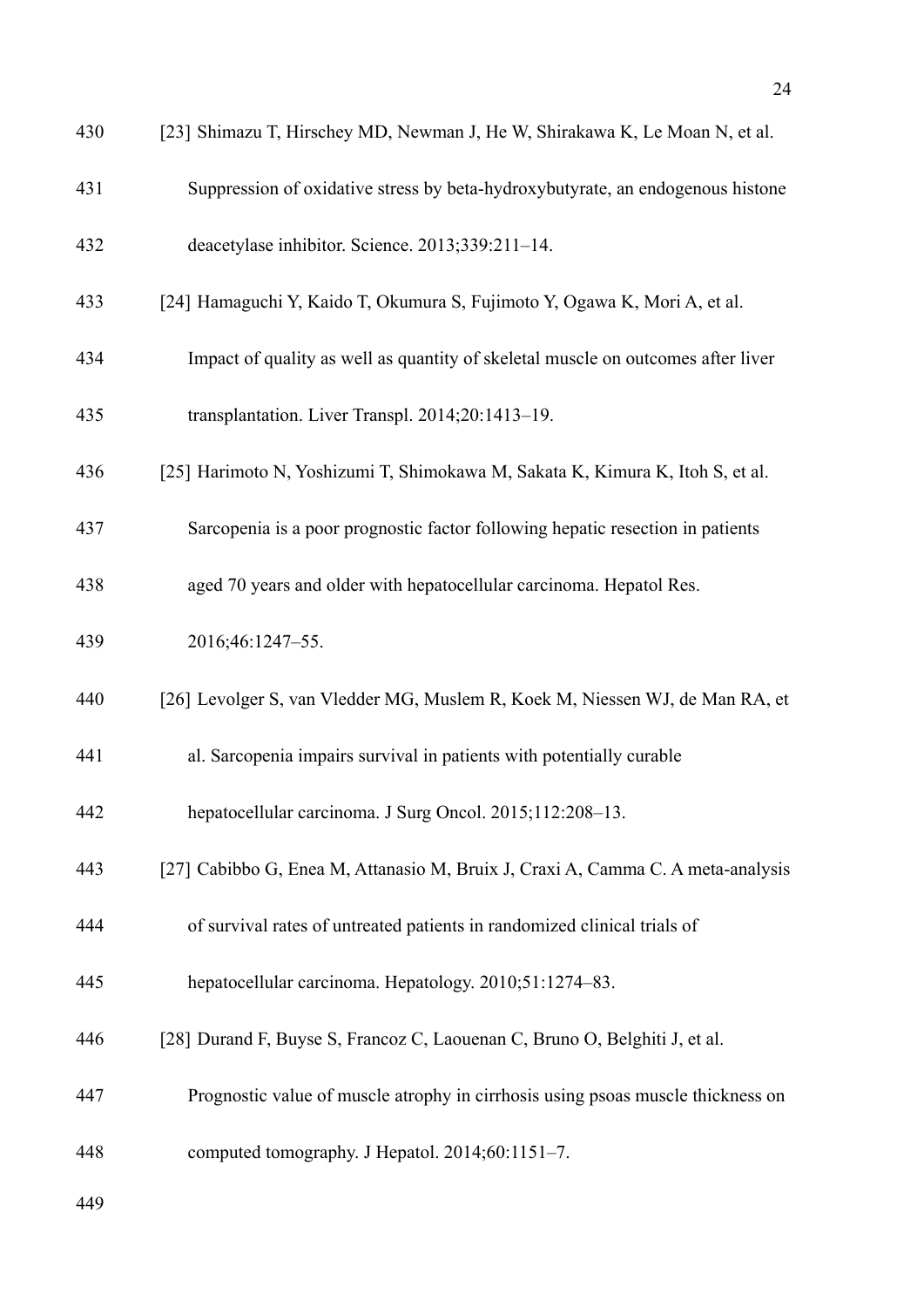| Factor                        | N (range, $\%$ )        |
|-------------------------------|-------------------------|
| Age, y                        | 73.0 (53-86)            |
| Sex, male                     | 43 (63.2%)              |
| Period, days                  | 272.5 (67-595)          |
| $BCAA, +$                     | $30(44.1\%)$            |
| BCLC stage 0/A/B/C/D          | 3/24/26/14/1            |
| Albumin, g/dL                 | $3.30(2.0-4.3)$         |
| PT-INR                        | $1.110(0.95-2.06)$      |
| Total bilirubin, mg/dL        | $0.80(0.3-2.2)$         |
| Child-Pugh grade A/B/C        | 44/23/1                 |
| $AFP$ , ng/mL                 | 23.45 (1.6-20182.0)     |
| Fib-4 index                   | $5.98(1.2-14.0)$        |
| PMI, $\text{cm}^2/\text{m}^2$ | 5.7005 (2.392-8.729)    |
| <b>IMAC</b> ratio             | $-0.2745(-0.827-0.239)$ |
| Tumour size, cm               | $2.20(1.0-15.0)$        |
| Tumour number, single         | $15(22.1\%)$            |
| Aetiology                     | 10/34/13/11             |
| B/C/NBNC/alcohol              |                         |
| DM                            | 21 (30.9%)              |
| TACE (conventional/DEB)       | 52/16                   |

450 **Table 1. Characteristics of the patients enrolled in the present study** 

451 Data are given as the medians with ranges. Data were collected at pre-treatment. 452 Abbreviations: BCAA, branched chain amino acids; BCLC stage, Barcelona Clinic liver 453 cancer stage; PT, prothrombin time; AFP,  $\alpha$ -fetoprotein; PMI, psoas muscle mass index; 454 IMAC, intramuscular adipose tissue content; HBV, hepatitis B virus; HCV, hepatitis C 455 virus; DM, diabetes mellitus; TACE, transcatheter arterial chemoembolization; DEB, 456 drug eluting beads. 457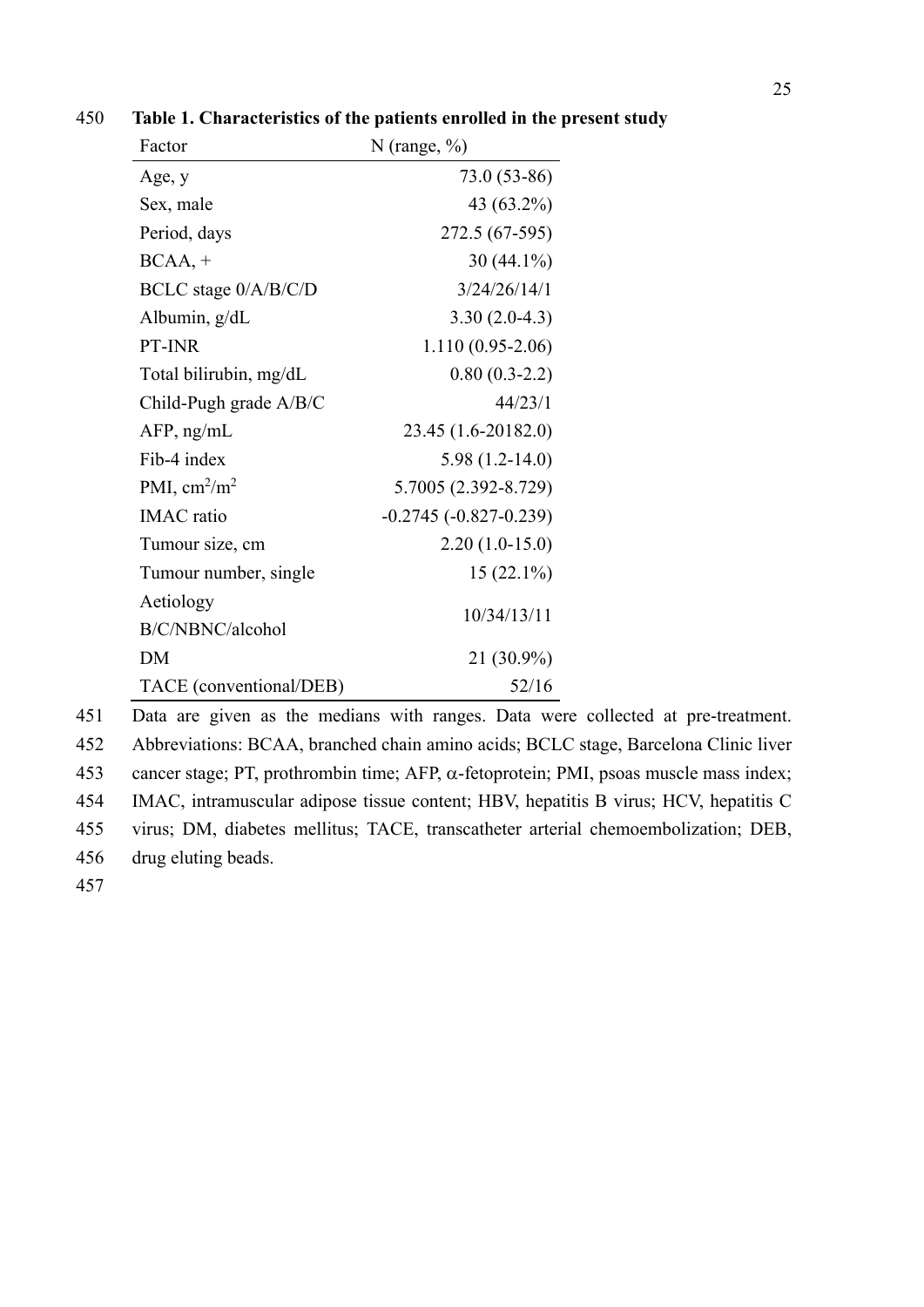| Factor                         | Total ketone bodies       | Total ketone bodies     | $\boldsymbol{P}$ |  |
|--------------------------------|---------------------------|-------------------------|------------------|--|
|                                | $<$ 63 $\mu$ mol/L (n=32) | $≥63$ μmol/L (n=36)     |                  |  |
| Age, years                     | 73.5 (60-86)              | $73.0(53-85)$           | 0.60             |  |
| Sex, male/female               | 19/13                     | 24/12                   | 0.53             |  |
| $BCAA, -/+$                    | 18/14                     | 20/16                   | 0.95             |  |
| BCLC stage 0/A/B/C/D           | 2/12/12/5/1               | 1/12/14/9/0             | 0.45             |  |
| Albumin, g/dL                  | $3.30(2.0-4.2)$           | $3.30(2.6-4.3)$         | 0.63             |  |
| PT-INR                         | $1.105(0.95-2.06)$        | $1.110(0.97-1.71)$      | 0.94             |  |
| Total bilirubin, mg/dL         | $0.80(0.4-2.0)$           | $0.90(0.3-2.2)$         | 0.27             |  |
| Child-Pugh grade A/B/C         | 17/14/1                   | 27/9/0                  | 0.12             |  |
| $AFP$ , ng/mL                  | 13.00 (1.9-16326.0)       | 26.75 (1.6-20182.0)     | 0.27             |  |
| Fib-4 index                    | $6.69(1.4-14.0)$          | $5.80(1.2-13.9)$        | 0.34             |  |
| PMI, $\text{cm}^2/\text{m}^2$  | 5.2110 (2.392-7.546)      | 5.8340 (3.285-8.729)    | 0.07             |  |
| <b>IMAC</b> ratio              | $-0.2335(-0.53-0.239)$    | $-0.3425(-0.827-0.056)$ | < 0.01           |  |
| Tumour size, cm                | $2.10(1.0-5.0)$           | $2.20(1.0-15.0)$        | 0.27             |  |
| Tumour number, single/multiple | 9/23                      | 6/30                    | 0.25             |  |
| Aetiology HBV/HCV/non B non    |                           |                         |                  |  |
| C/alcohol                      | 2/20/6/4                  | 8/14/7/7                | 0.84             |  |
| $DM, -/+$                      | 26/6                      | 18/18                   | < 0.01           |  |
| TACE conventional/DEB          | 24/8                      | 28/8                    | 0.78             |  |

#### 1 **Table 2. Characteristics of the two groups, stratified by the median value of total ketone body level at pre-treatment**

2 Data are given as the medians with ranges. Data were collected at pre-treatment. Abbreviations: BCAA, branched chain amino acids; BCLC stage,

3 Barcelona Clinic liver cancer stage; PT, prothrombin time; AFP,  $\alpha$ -fetoprotein; PMI, psoas muscle mass index; IMAC, intramuscular adipose tissue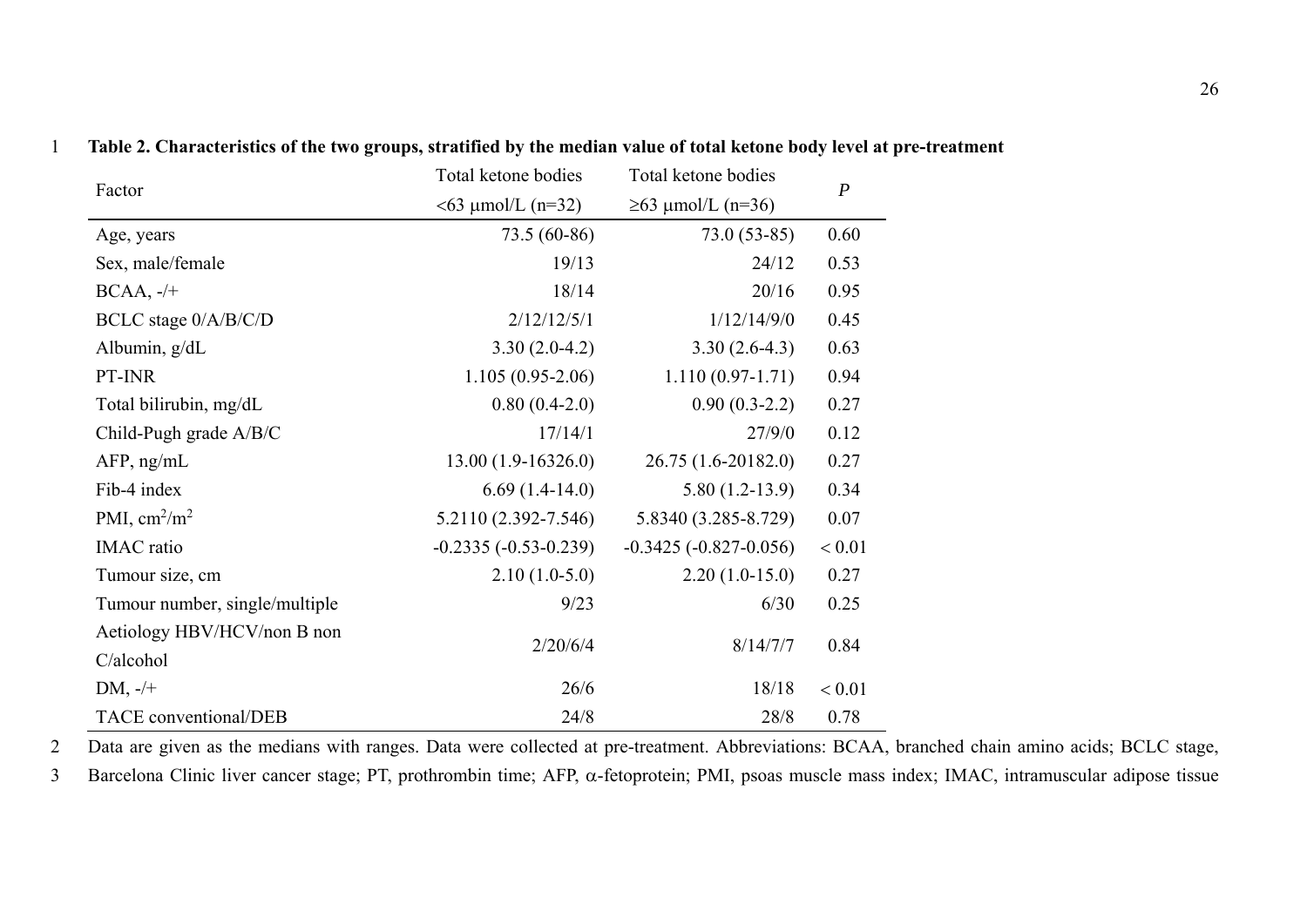1 content; DM, diabetes mellitus; TACE, transcatheter arterial chemoembolization; DEB, drug eluting beads. A chi-squared and Mann-Whitney's U tests 2 were performed for comparisons.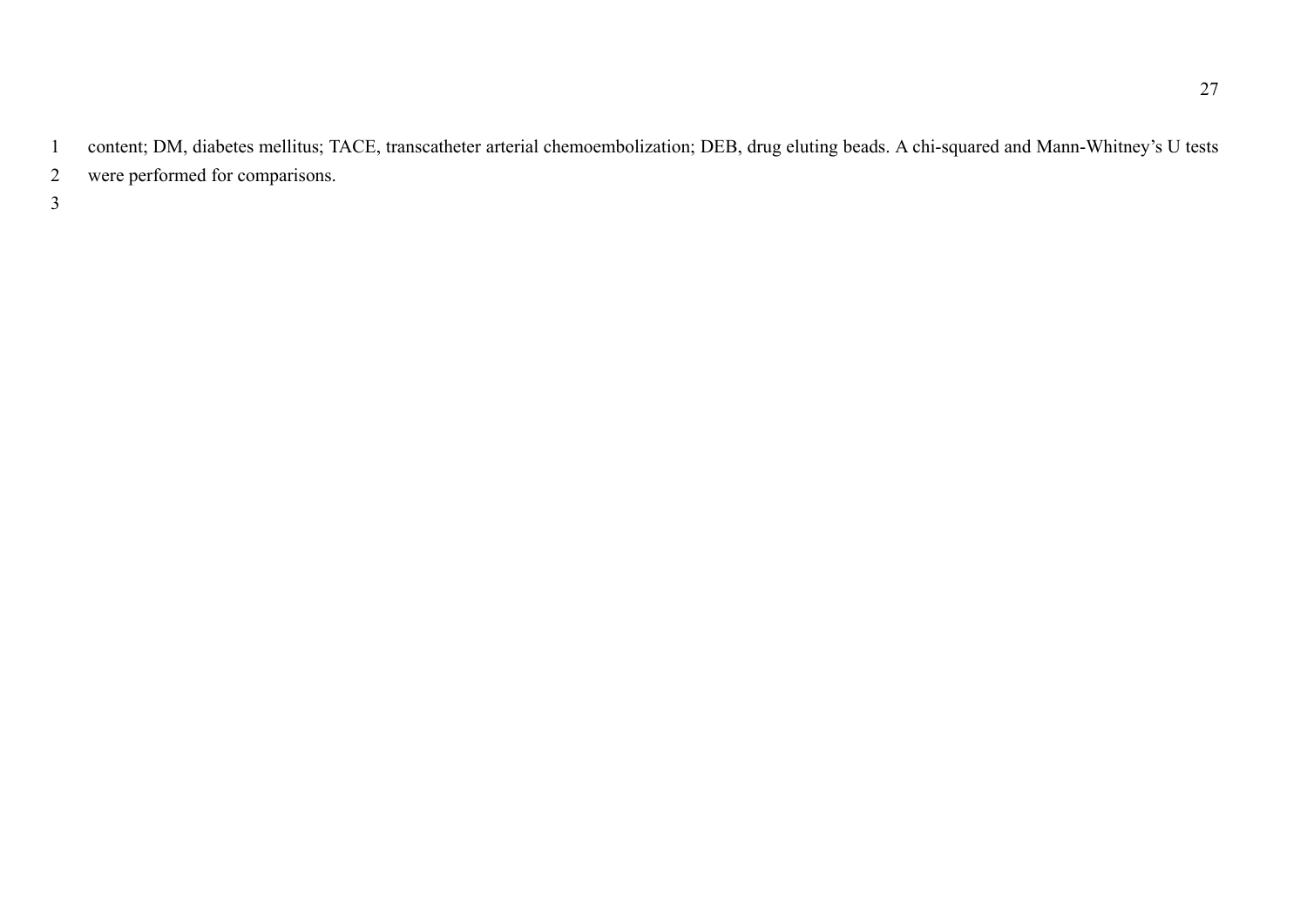| Univariate analysis           |                  | Multivariate analysis |              |                           |                  |
|-------------------------------|------------------|-----------------------|--------------|---------------------------|------------------|
| Risk factor                   |                  | $\boldsymbol{P}$      | Hazard ratio | (95% confidence interval) | $\boldsymbol{P}$ |
| Age, years                    | >73              | 0.21                  |              |                           |                  |
| Sex                           | Male             | 0.74                  |              |                           |                  |
| <b>BCAA</b>                   | $+$              | 0.22                  |              |                           |                  |
| <b>BCLC</b> stage             | B/C/D            | 0.35                  |              |                           |                  |
| Albumin, g/dL                 | >3.3             | 0.81                  |              |                           |                  |
| PT-INR                        | <1.110           | 0.38                  |              |                           |                  |
| Total bilirubin, mg/dL        | >0.8             | 0.65                  |              |                           |                  |
| Child-Pugh grade              | B/C              | 0.92                  |              |                           |                  |
| $AFP$ , ng/mL                 | >23.45           | 0.87                  |              |                           |                  |
| Fib-4 index                   | >6.0             | 0.19                  | 0.522        | $(0.183 - 1.485)$         | 0.223            |
| PMI, $\text{cm}^2/\text{m}^2$ | < 5.70           | 0.38                  |              |                           |                  |
| <b>IMAC</b> ratio             | >0.2745          | 0.48                  |              |                           |                  |
| Tumour size. Cm               | >2.20            | 0.11                  | 1.272        | $(0.459 - 3.520)$         | 0.642            |
| Tumour number                 | Multiple         | 0.63                  |              |                           |                  |
| DM                            | $\boldsymbol{+}$ | 0.77                  |              |                           |                  |
| <b>TACE</b>                   | <b>DEB</b>       | 0.33                  |              |                           |                  |
| Total ketone bodies, µmol/L   | $\geq 63.0$      | 0.61                  |              |                           |                  |
| <b>TKBR</b>                   | $\geq$ 1         | < 0.01                | 2.954        | $(1.040 - 8.390)$         | 0.03             |

#### 1 **Table 3. Risk factors associated with survival after TACE**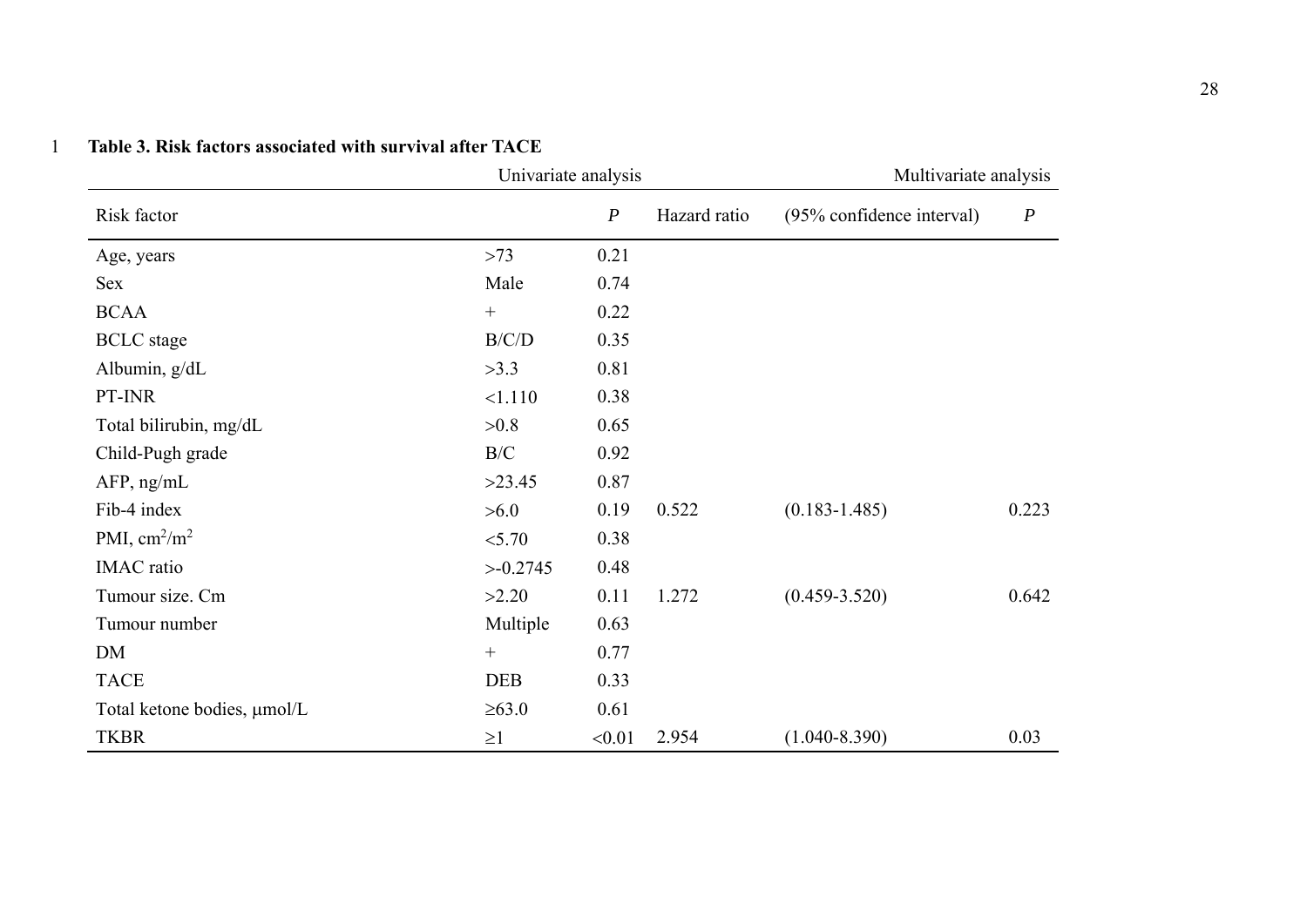1 Table 3. Risk factors associated with survival after TACE Hazard ratios for the development of hepatocellular carcinoma were calculated using Cox 2 proportional hazards analysis. Abbreviations: BCAA, branched chain amino acids; BCLC stage, Barcelona Clinic liver cancer stage; PT, prothrombin 3 time; AFP, α-fetoprotein; PMI, psoas muscle mass index; IMAC, intramuscular adipose tissue content; DM, diabetes mellitus; TACE, transcatheter 4 arterial chemoembolization; DEB, drug eluting beads; TKBR, total ketone body ratio.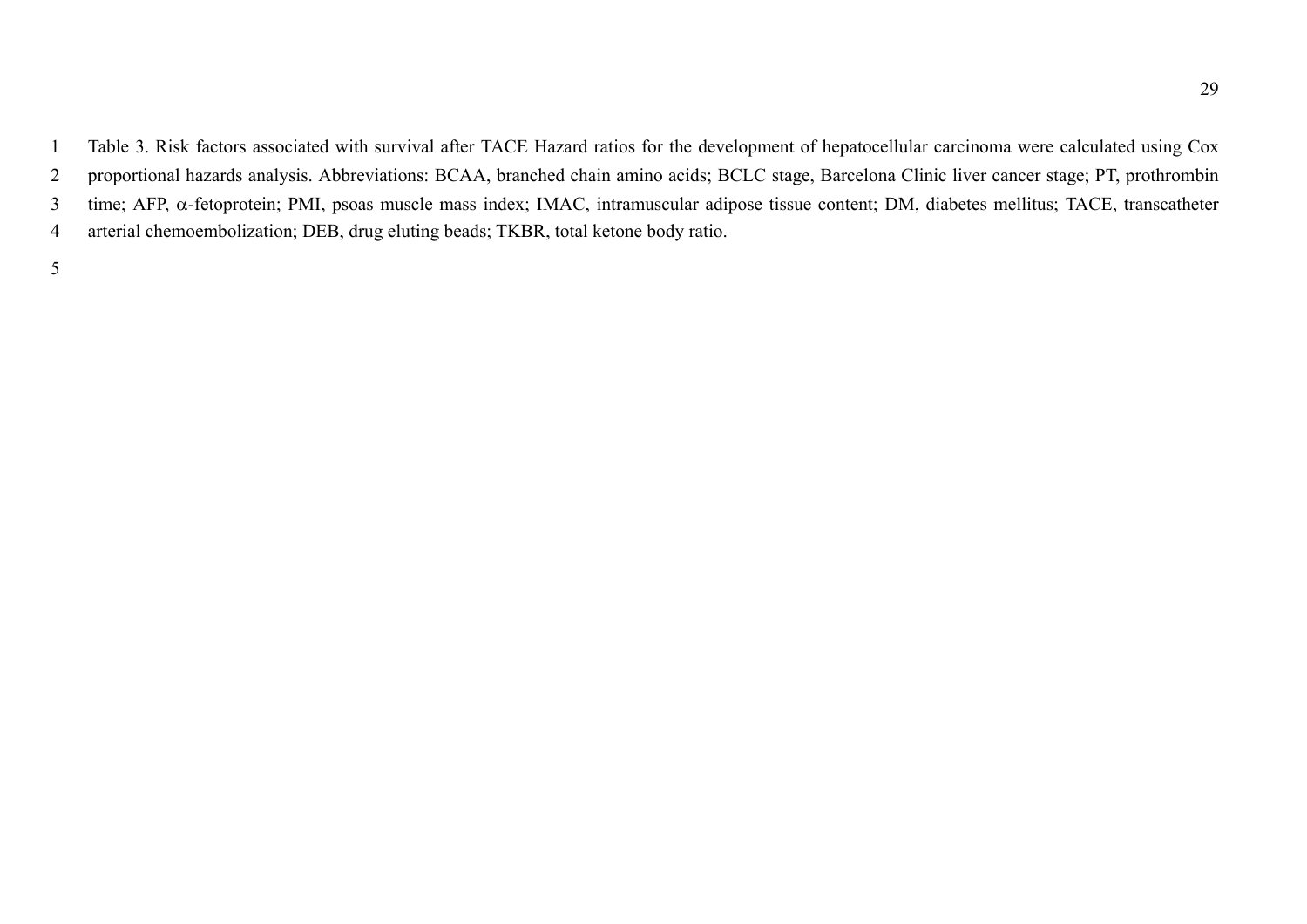| Independent variables         |                | Odds ratio   | (95% confidence interval) | $\boldsymbol{P}$ |
|-------------------------------|----------------|--------------|---------------------------|------------------|
| Age, years                    | $\leq$ 73      | $\mathbf{1}$ | (reference)               |                  |
|                               | $>73$          | 1.319        | $(0.416 - 4.182)$         | 0.638            |
| Gender                        | Male           | $\mathbf{1}$ | (reference)               |                  |
|                               | Female         | 1.551        | $(0.376 - 6.398)$         | 0.544            |
| <b>BCLC</b> stage             | 0/A            | $\mathbf{1}$ | (reference)               |                  |
|                               | B/C/D          | 0.641        | $(0.162 - 2.543)$         | 0.527            |
| PT-INR                        | $\leq 1.110$   | $\mathbf{1}$ | (reference)               |                  |
|                               | >1.110         | 0.682        | $(0.210 - 2.221)$         | 0.526            |
| Total bilirubin, mg/dL        | $\leq 0.8$     | $\mathbf{1}$ | (reference)               |                  |
|                               | >0.8           | 0.325        | $(0.096 - 1.101)$         | 0.071            |
| PMI, $\text{cm}^2/\text{m}^2$ | $\geq 5.70$    | $\mathbf{1}$ | (reference)               |                  |
|                               | < 5.70         | 2.426        | $(0.651 - 9.035)$         | 0.187            |
| <b>IMAC</b>                   | $\leq -0.2745$ | $\mathbf{1}$ | (reference)               |                  |
|                               | >0.2745        | 3.958        | $(1.137 - 13.779)$        | 0.031            |
| Tumour size, cm               | $\leq$ 2.2     | $\mathbf{1}$ | (reference)               |                  |
|                               | >2.2           | 4.115        | $(1.072 - 15.796)$        | 0.039            |
| <b>DM</b>                     |                | $\mathbf{1}$ | (reference)               |                  |
|                               | $^{+}$         | 0.823        | $(0.226 - 3.001)$         | 0.768            |

#### 1 **Table 4. Predictors of the total ketone body ratio (total ketone bodies on day 7/total ketone bodies on day 0)**  Multivariate model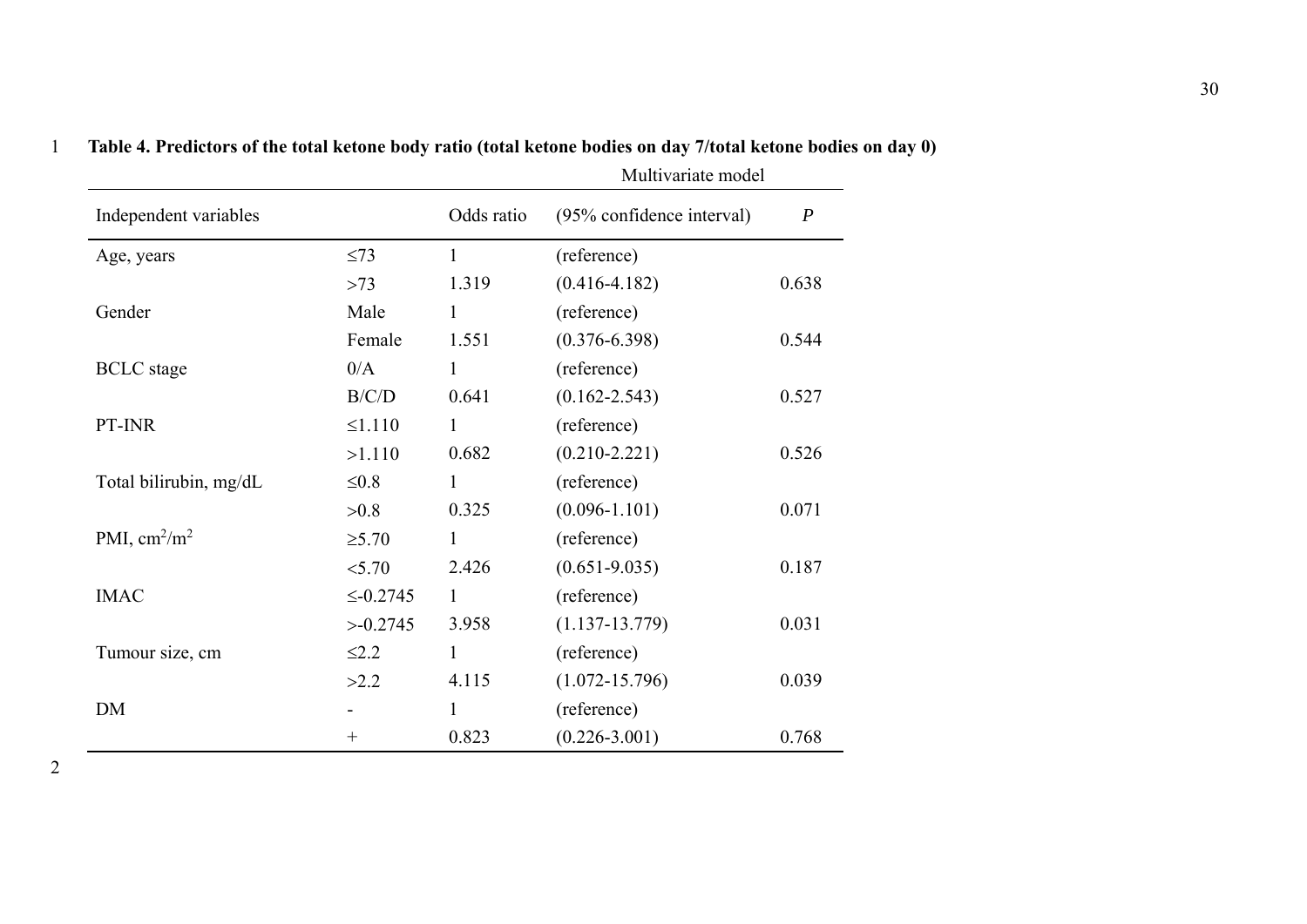1 Multivariable logistic-regression models were used to estimate the predictors for the total ketone body ratio. Variables were included in the model 2 based on the univariate analysis (P<0.20). Abbreviations: PMI, psoas muscle mass index; IMAC, intramuscular adipose content; DM, diabetes

3 mellitus.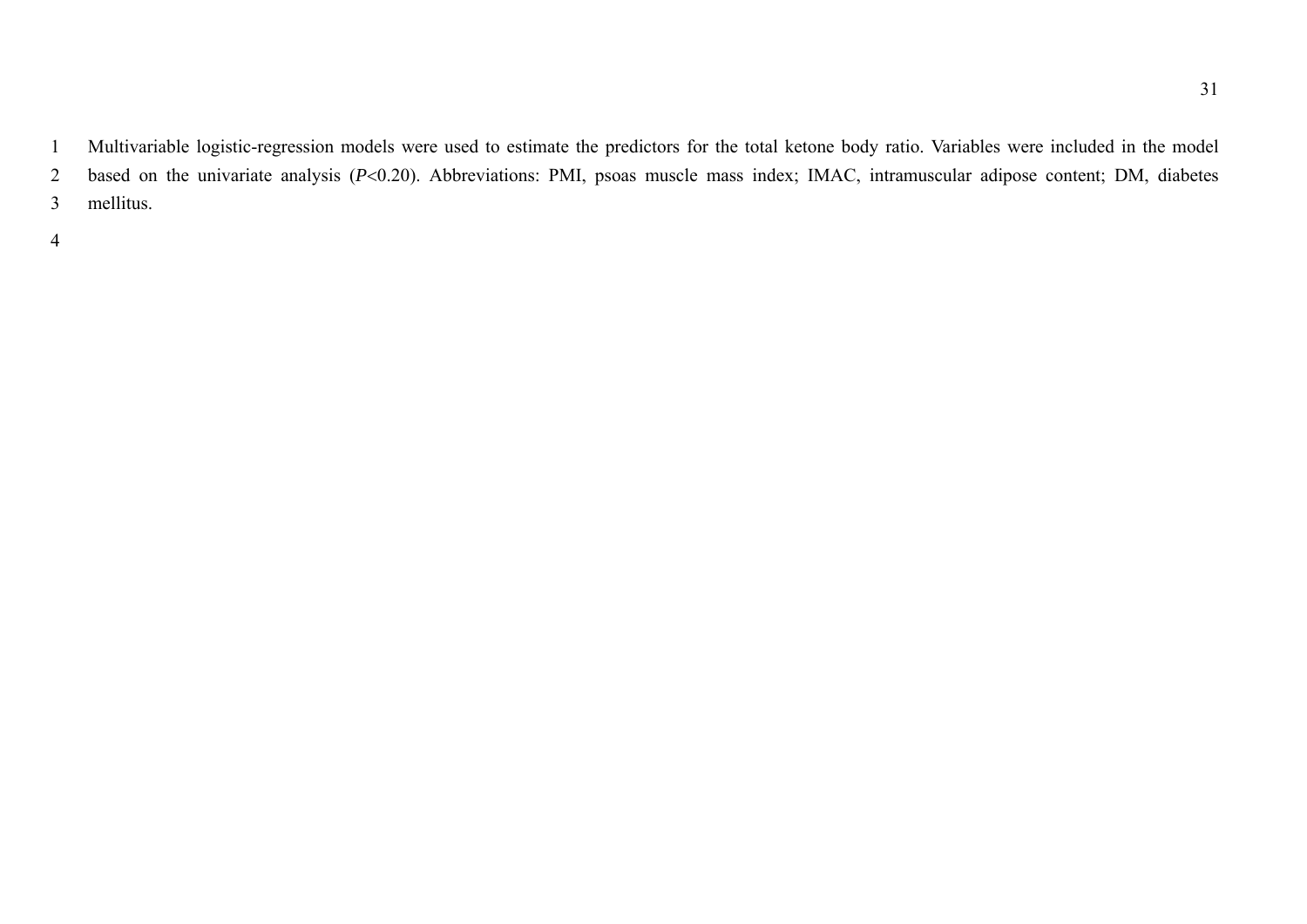# <sup>1</sup>**Figure legends**

| $\overline{2}$ | Figure 1: Scatter plots of venous total ketone bodies, 3-hydroxybutyrate, and          |
|----------------|----------------------------------------------------------------------------------------|
| 3              | acetoacetate                                                                           |
| $\overline{4}$ | The median values are indicated by the horizontal bars in the scatter plot. In the box |
| 5              | plot, the bottom and top of the box are the 25th and 75th percentiles (the lower and   |
| 6              | upper quartiles), respectively.                                                        |
| 7              |                                                                                        |
| 8              | Figure 2: Chronological changes in the total ketone body levels                        |
| 9              | Chronological changes in the total ketone body level at pre-treatment (day 0) and      |
| 10             | post-treatment (day 7) of the 68 HCC patients who underwent TACE. (a): The total       |
| 11             | ketone bodies were not significantly changed after treatment. The dots represent the   |
| 12             | median serum total ketone body values at each time point, and the error bar represents |
| 13             | the interquartile range. (b): The changes in the total ketone body level in individual |
| 14             | patients. The solid line indicates the group of patients in whom the level increased   |
| 15             | $(n=28)$ . The dashed line indicates those in whom the level decreased $(n=40)$ .      |
| 16             | Wilcoxon's signed-rank test was performed for comparisons.                             |
| 17             | HCC, hepatocellular carcinoma; TACE: transcatheter arterial chemoembolization          |
| 18             |                                                                                        |
| 19             | Figure 3: Overall survival of HCC patients after undergoing TACE                       |

20 Overall survival according to (a) the total ketone body values at pre-treatment and (b)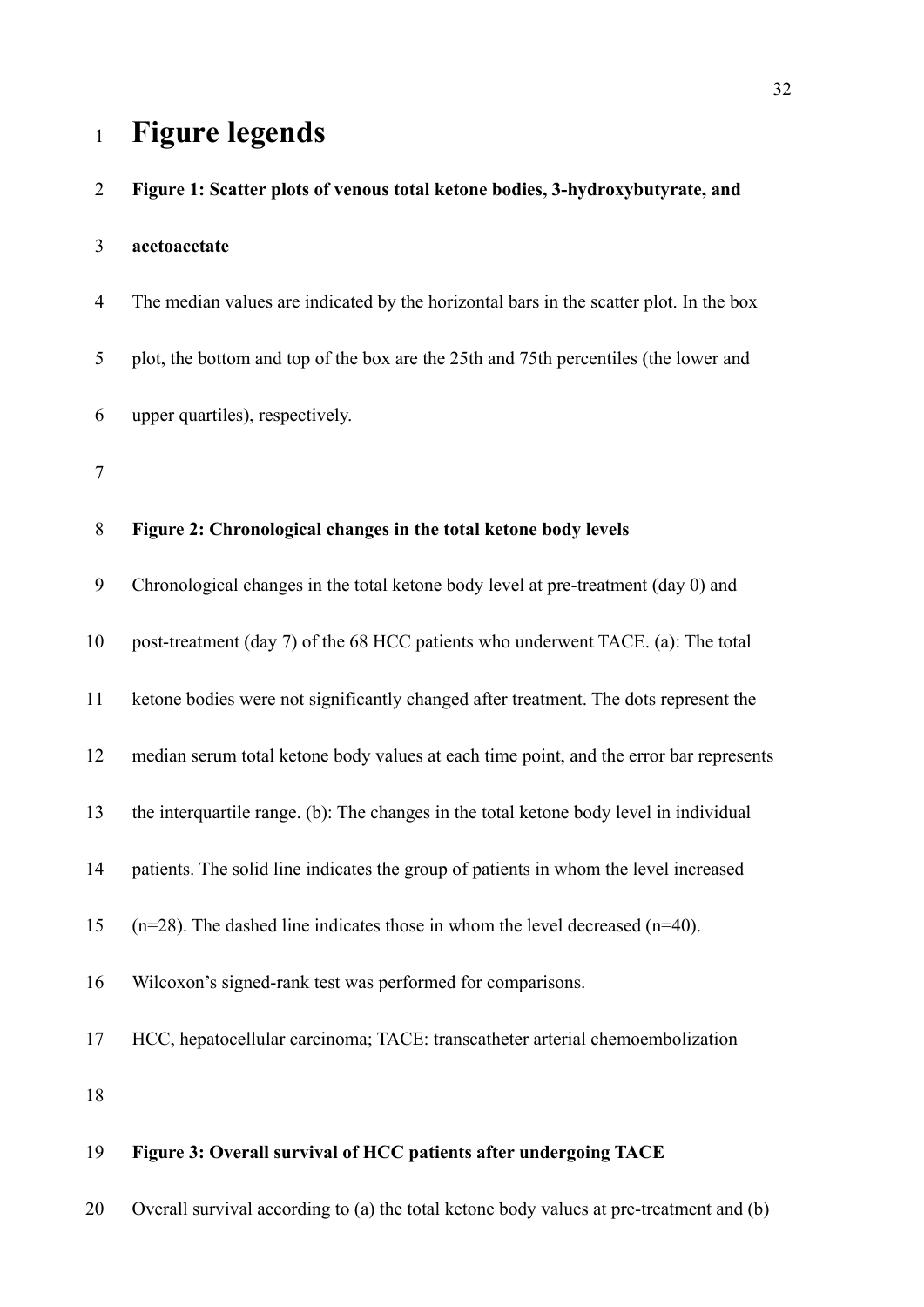| $\mathbf{1}$   | the TKBR. The survival rates were analysed using the Kaplan-Meier method. The                |
|----------------|----------------------------------------------------------------------------------------------|
| $\overline{2}$ | black solid lines indicate the stratified (a) total ketone body values at pre-treatment that |
| 3              | were $\geq 63$ µmol/L and<63 µmol/L, and (b) the TKBR $\geq 1$ and <1, respectively. (b) The |
| $\overline{4}$ | incidence rate differed significantly between the two groups $(P<0.05$ , in the log-rank     |
| 5              | test).                                                                                       |
| 6              | HCC, hepatocellular carcinoma; TACE, transcatheter arterial chemoembolization;               |
| $\tau$         | TKBR, total ketone body ratio                                                                |
|                |                                                                                              |
| $8\,$          |                                                                                              |
| 9              | Figure 4: Correlation between the TKBR and IMAC                                              |
| 10             | Scatter plot of the TKBR and IMAC. The values that were obtained for the TKBR and            |
| 11             | IMAC groups using Spearman's rank order correlation test (rS=0.358) showed the               |
| 12             | presence of positive correlations between the groups ( $P=0.003$ ).                          |
| 13             | TKBR, total ketone body ratio; IMAC; intramuscular adipose content                           |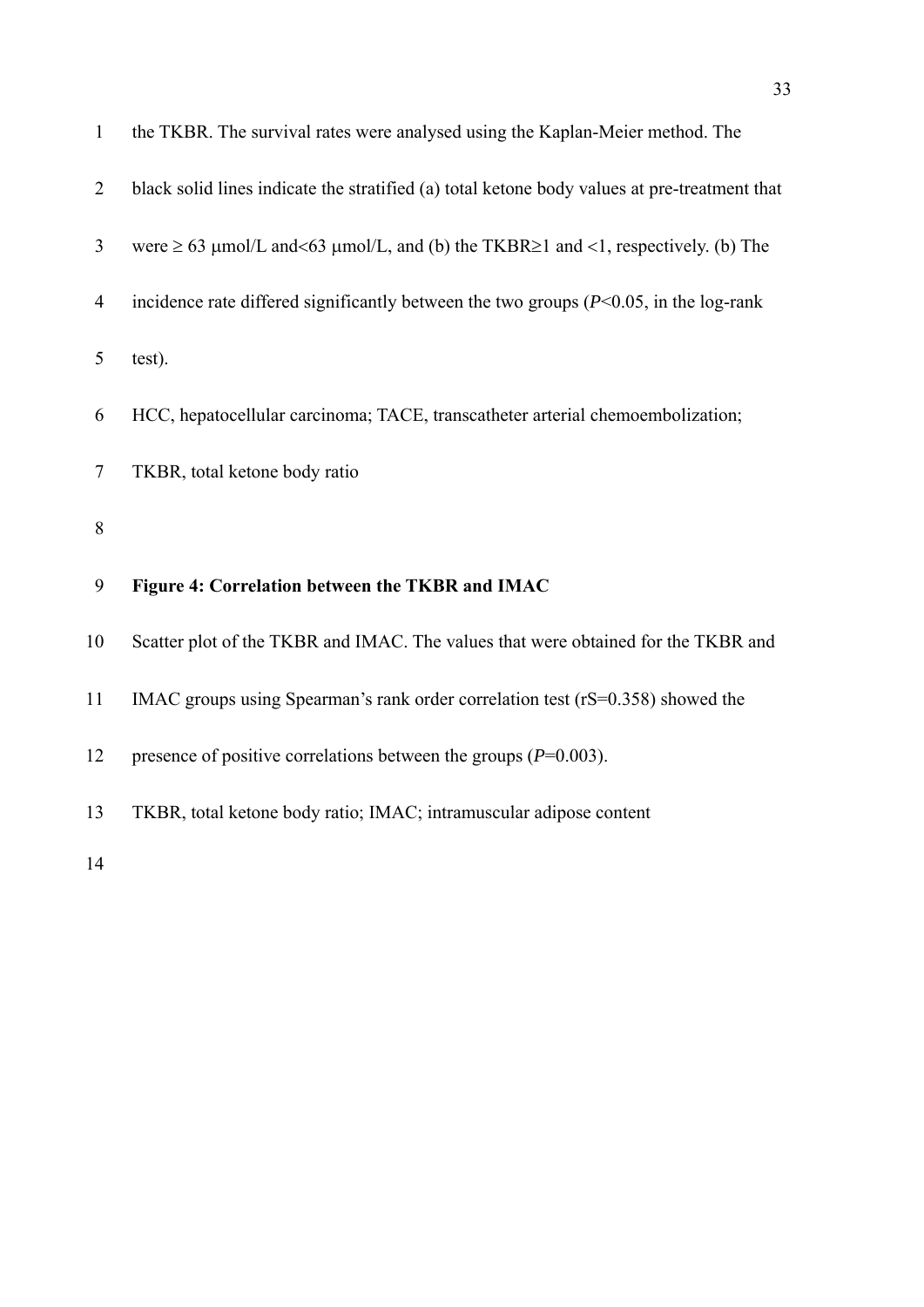

Figure 1. Scatter plot of venous total ketone bodies, 3-hydroxybutyrate and acetoacetate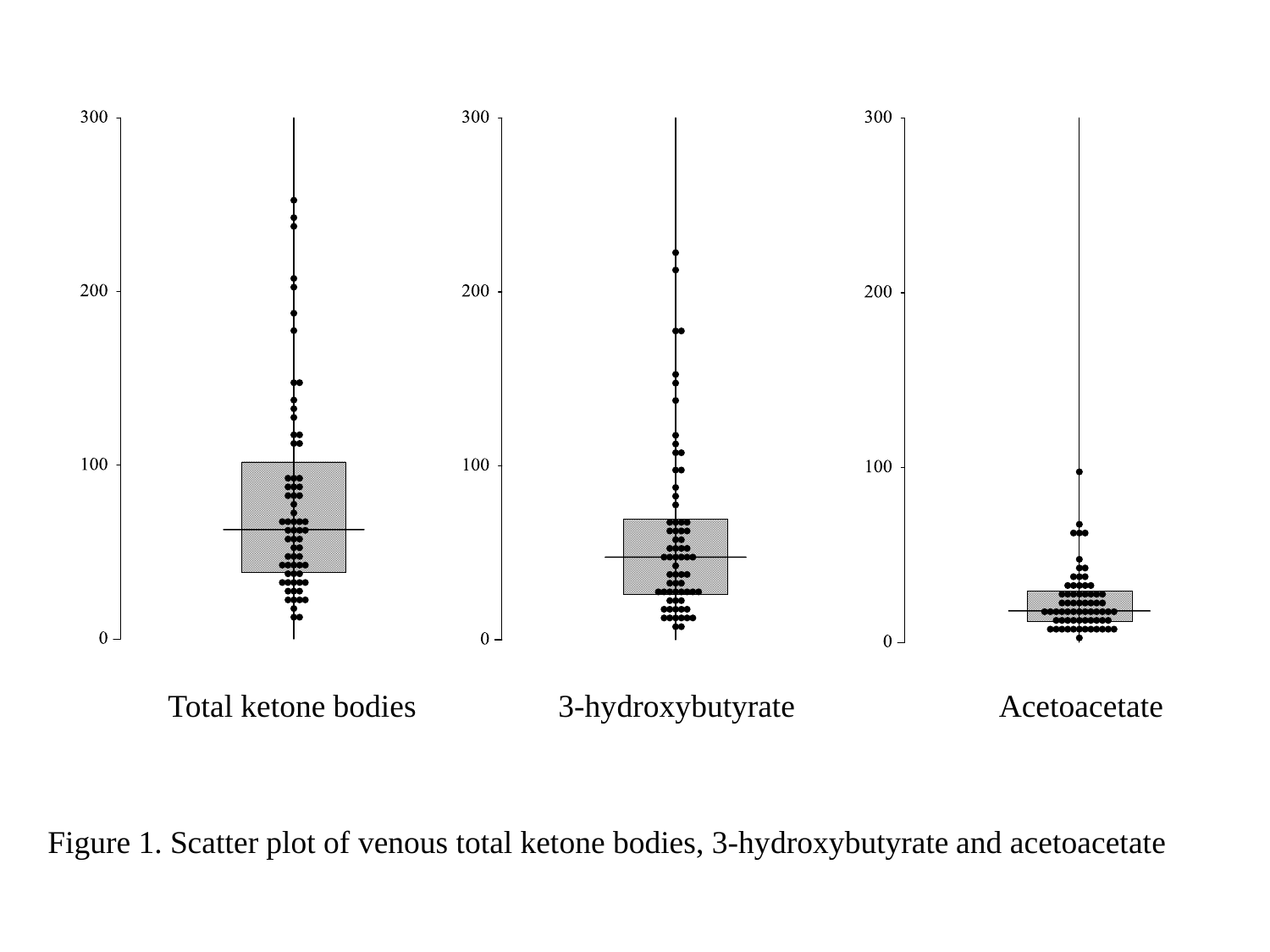

Figure 2. Chronological changes in the total ketone bodies and ketone body levels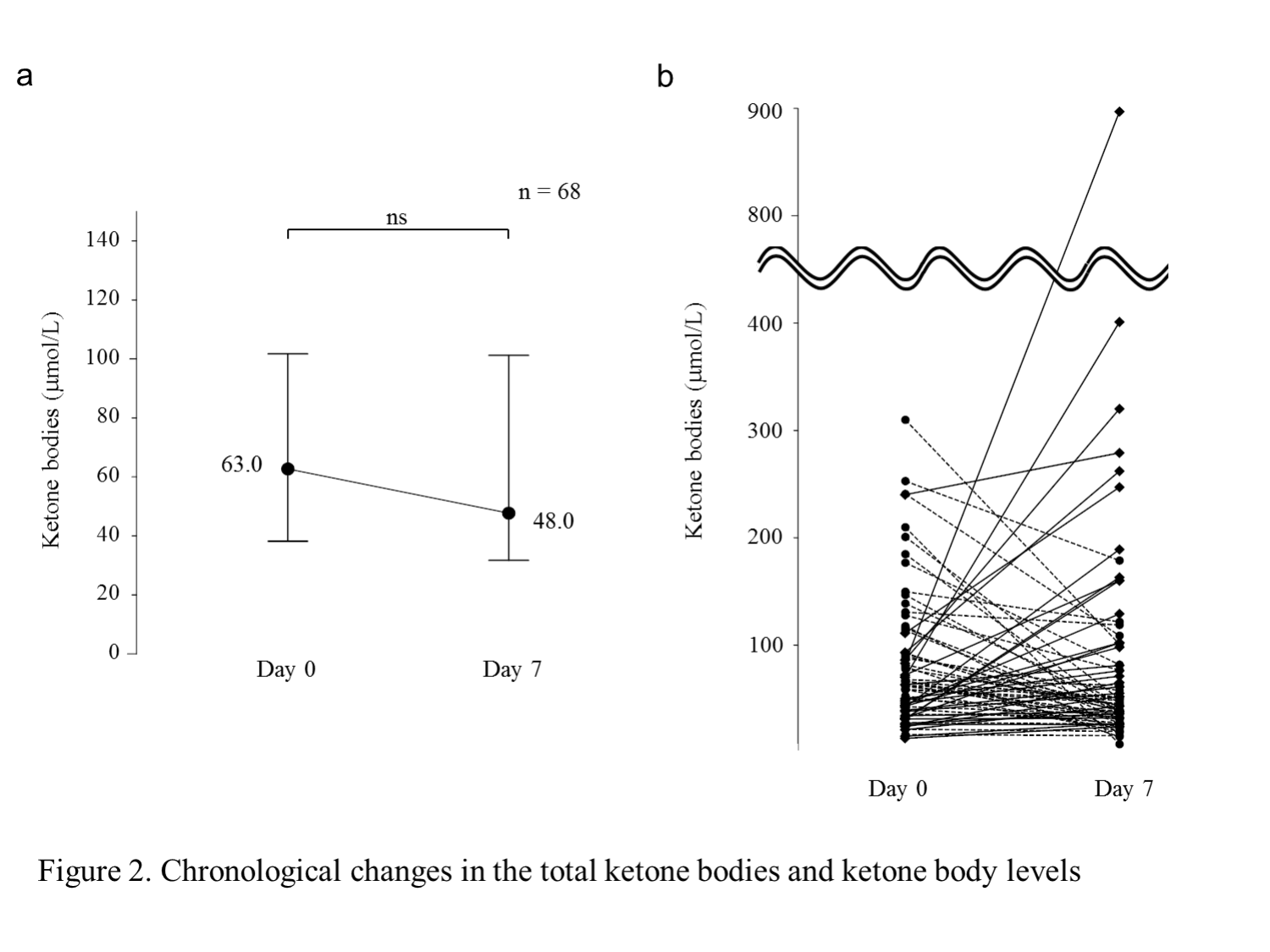

Figure 3. Overall survival of HCC patients after TACE